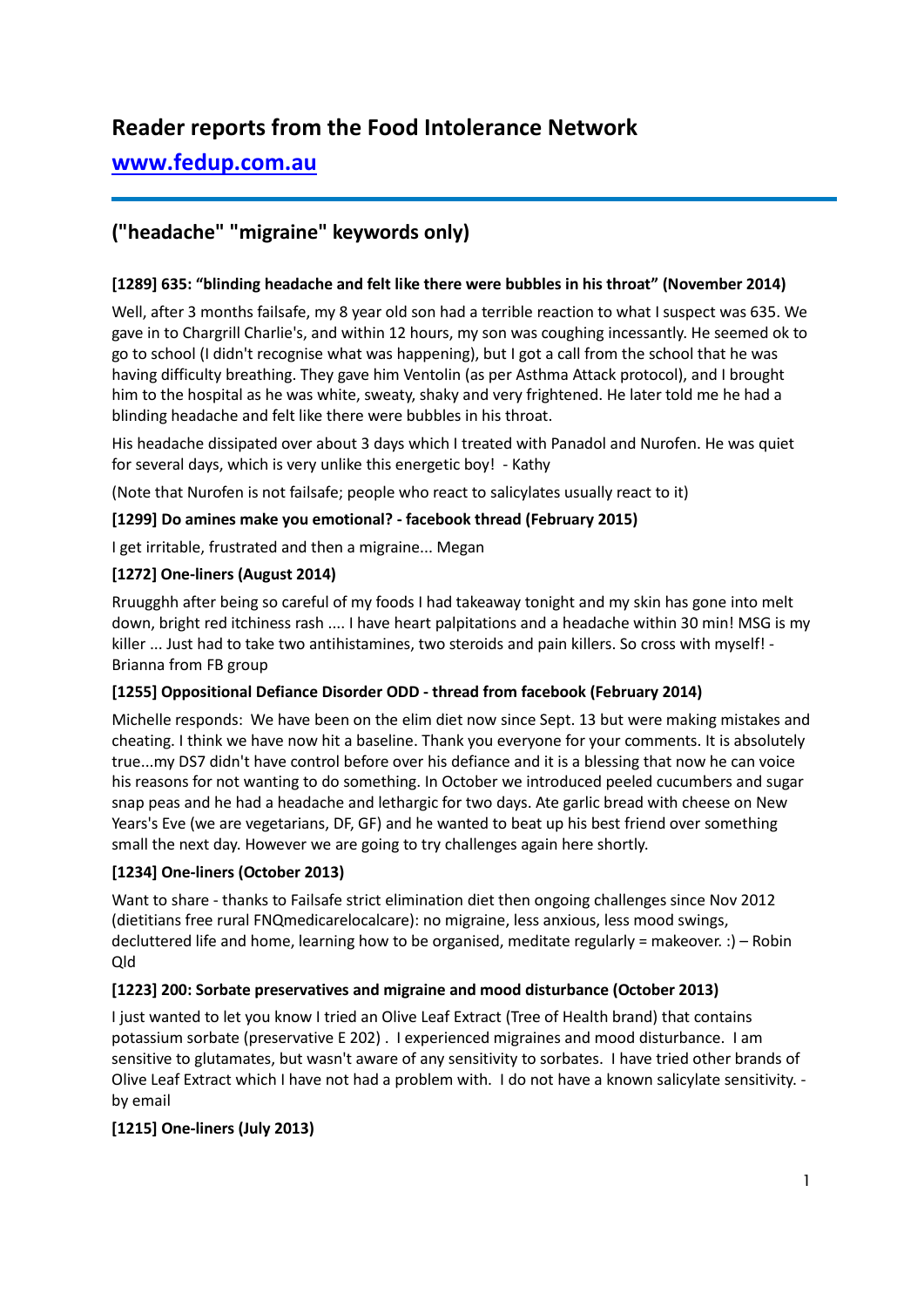Totally unprompted our 4 year old said this about "testing the foods on his red list" (salicylate challenge) "they make me feel angry!" - think we will stop the challenge there then :) We had not explained to our son we were doing the elimination diet for his behaviour, he thought it was so he didn't get tummy ache as he knows cheese and chocolate give him a headache and make him sick, so I was astounded when he came out with that! – Kate

#### **[1203] 635: very unpleasant headache from Campbell's "Chicken & Corn" soup (July 2013)**

I am reporting a reaction to a can of Campbell's "Chicken & Corn" condensed soup. The flavour was very pleasant, but an hour or so after consuming it, I developed a very unpleasant headache and eventually felt ill enough to go straight to bed without my usual shower. I was O.K. by next day and didn't develop a rash. My wife, who also enjoyed the soup, was untroubled.

The can was marked in bold type as having no MSG, but I found "Flavour Enhancer (E635) in the list of ingredients. I phoned their Customer Service line and they were quite sympathetic but pointed out that they did list the flavour enhancer amongst the ingredients. As indeed they did, and spelled-out too, not disguised as a yeast extract or something similar. I expressed my opinion that it was somewhat deceptive, though, to label the can as not containing MSG when it did contain a close relative.

A survey of their other soup varieties seemed to show that anything with chicken in it was liable to also include E635, but the vegetable soups such as Cream of Pumpkin, Celery, Asparagus etc were free of it. - Dennis aged 87, by email

#### **[1137] "almost no help from the medical profession"with Sandifer syndrome (September 2012)**

I have started on the diet, currently supported by the book and recipe book. So far it is quite delicious despite the lack of our usual foods.

I have been forced to be free of preservative 220+ and flavours 621+ for over 8 yrs now because of debilitating migraines. My children exhibit various learning and attention difficulties which are inconsistent in nature (think Dr Jekyll and Mr Hyde). We suspected the little one to have Sandifers (Sandifer syndrome is a paediatric medical disorder, characterised by gastrointestinal symptoms and associated neurological features) as a baby so I went Gluten and Dairy free to help with that and it worked a charm. However I could not figure out if it was the much cleaner diet or the Gluten or Dairy that were a problem. He reacts to flavour enhancers with rashes and difficult behaviour.

Through all our various issues I have had almost no help from the medical profession and when they were trying to help it was usually with reluctance and a lot of talk about how stressed I must be. My hormones, migraines, restless legs and anxiety were always put down to some psychological problem that I knew did not exist. I even had a workers compensation neck and shoulder problem that my then doctor decided was due to stress and not the work desk that I was at. So I have had a gutful of the medical profession and am wary of shelling out more money to specialists.

When I read your book (referred by a friend) I was amazed. It was as though all my symptoms and the boys symptoms were also problems shared by many other people and not a result of my over active imagination. I had suspected our diet for a long time but could not pin it down. I am so grateful just to know that I am not alone in this.

(One week later) On rereading what I have told you it is crazy to think of the issues that I have not even touched on.

This is our second week Failsafe and the seriously awful headaches from the withdrawal seem to have stopped and I am feeling energetic again. I have had a nice comment from the teacher about my middle child - he is being looked at for Asperger's (seriously difficult behaviour) and I thought it would be better to try him on the diet before the \$1000 psychologist visit in November.

The Sandifers is hardly ever diagnosed I think. Many of my friends had babies that had similar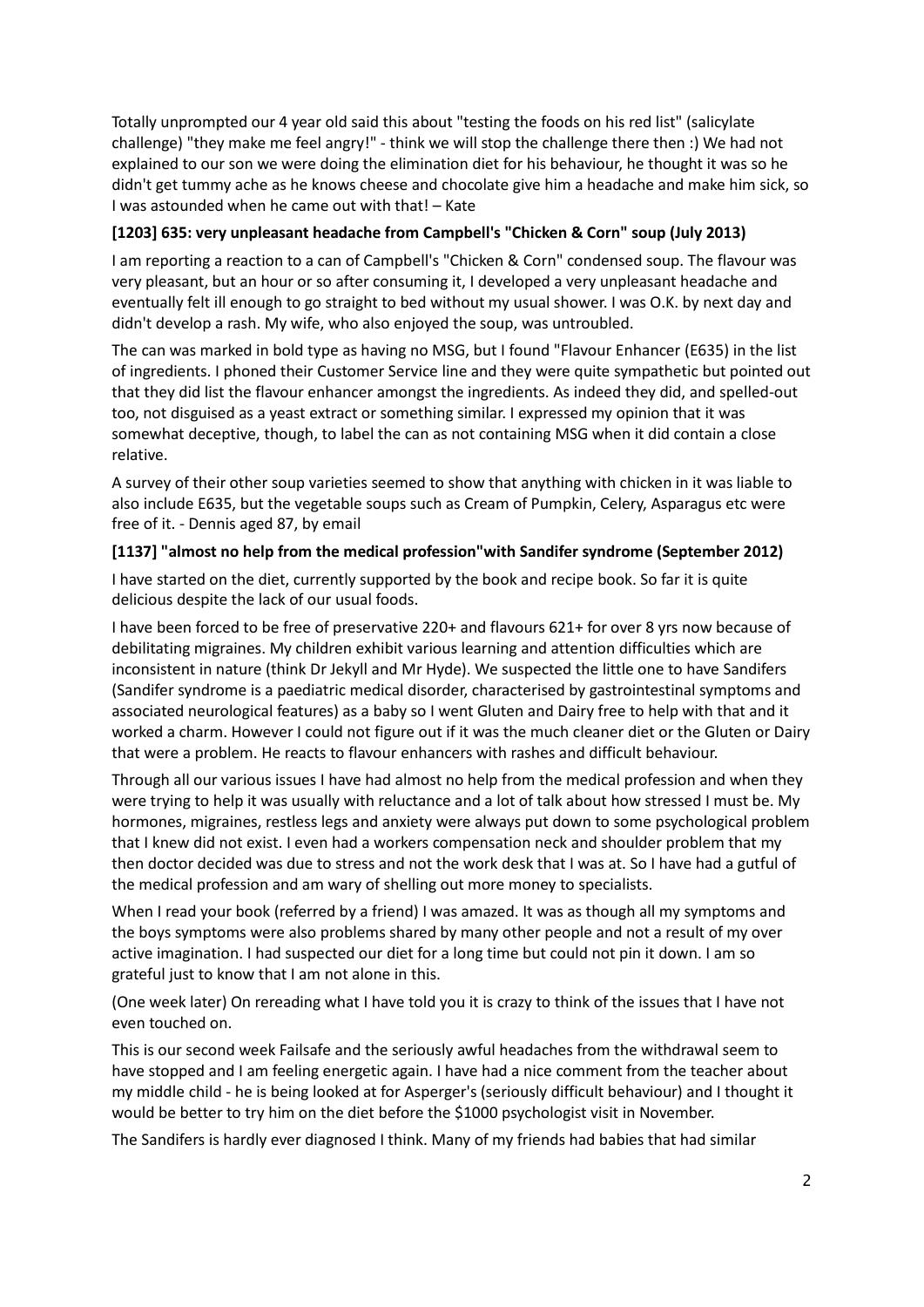symptoms but were all told they had either reflux or torticollis. I watched one friend's baby who seemed normal on waking but as soon as she fed him the neck would twist to the side just like my baby had. She asked her health professionals about it and they either had not heard of it or discounted it completely. I think that is so terribly sad.

I will get on to a dietician to start the supervised reintroduction of foods. However the amount of support you have provided is so good we hardly need it.

Keep up the great work – you are making a difference! - Shannon by email.

## **[1127] "I had no idea what was causing the headaches, foggy head, and ringing in my ears" (September 2012)**

After going to Sue's talk I have read the Fed Up books and cut out salicylates and glutamates mainly. My headaches have almost disappeared in a week! (I have had a constant headache/migraine basically all year!). I have also had loud ringing in my ears, pressure in my head, pins and needles down my arms and hands, fatigue, foggy brain all symptoms are improving. It's amazing!!

I am definitely feeling a lot better avoiding salicylates (mainly all fruits (except pears) & tomatoes at the moment), amines as much as possible (no supermarket meat and careful choices at the butcher), wine, glutamates (making my own stock instead of using "Campbell's Real stock" (which I thought was ok, I didn't realise yeast extract was bad!) and not using any soy sauces etc). Every time I slip up and have something I shouldn't, I get a headache within 12 – 48 hours later. It's quite easy now to trace it back to something I've eaten, which is a good thing as I had no idea what was causing the headaches, foggy head, and ringing in my ears a few weeks ago. I haven't had any pins and needles in my hands now since eating 'failsafe'.

I have also decided to go 'gluten free'. I have suspected for many years that I could be a little gluten intolerant and avoided eating bread mainly. However, I have noticed that lately oats have been upsetting me too! The gluten free muesli, muesli bars and other recipes in the book are fantastic!

My family are really enjoying all the different recipes that I have been trying and don't seem to be missing tomato based sauces (which we had quite often). We haven't come across a failure yet! I love cooking and trying new ideas. We very rarely have take-away food or packaged, highly processed foods so eating 'failsafe' hasn't been a huge, radical change for us. - Jenny (Melbourne) by email

#### **[1123] 160b: Annatto migraine due to white magnum (September 2012)**

We were at the theatre the other night and as usual I was hungry! I decided to go with the white magnum as I know I react to amines and thought this would be the safest bet of what was on offer. The next morning I woke up with an almighty migraine. I had the wrapper in my bag and a quick check of the ingredients and a check on your website and now I have learnt I have another additive I need to avoid - 160b. Thank you so much for all of your fantastic work - it is a somewhat tedious journey ploughing through the challenges but well worth it. I am very grateful for the amazing resource you have provided. – Dawn, NZ

#### **[1108] Food intolerance story 20 years long (April 2012)**

My story is similar to many of yours but it has taken us until Jan this year to work it out!

My daughter is 20 and has suffered bloating, runs, painful wind and, at times stabbing stomach aches which had her writhing on the floor and necessitated rushes to the doctor for pain relief, calls to afterhours drs, and hospital emergency. For the following days she was lethargic and her whole tummy area hurt. These awful symptoms which seemingly came with no warning at all were very distressing for a young girl living away from home in a Uni college, attending university and working part time.

She moved out of college accommodation this last year and has been in a shared house. Her symptoms got worse as the year went on until at the end of last year she was a mess. ( I suspect she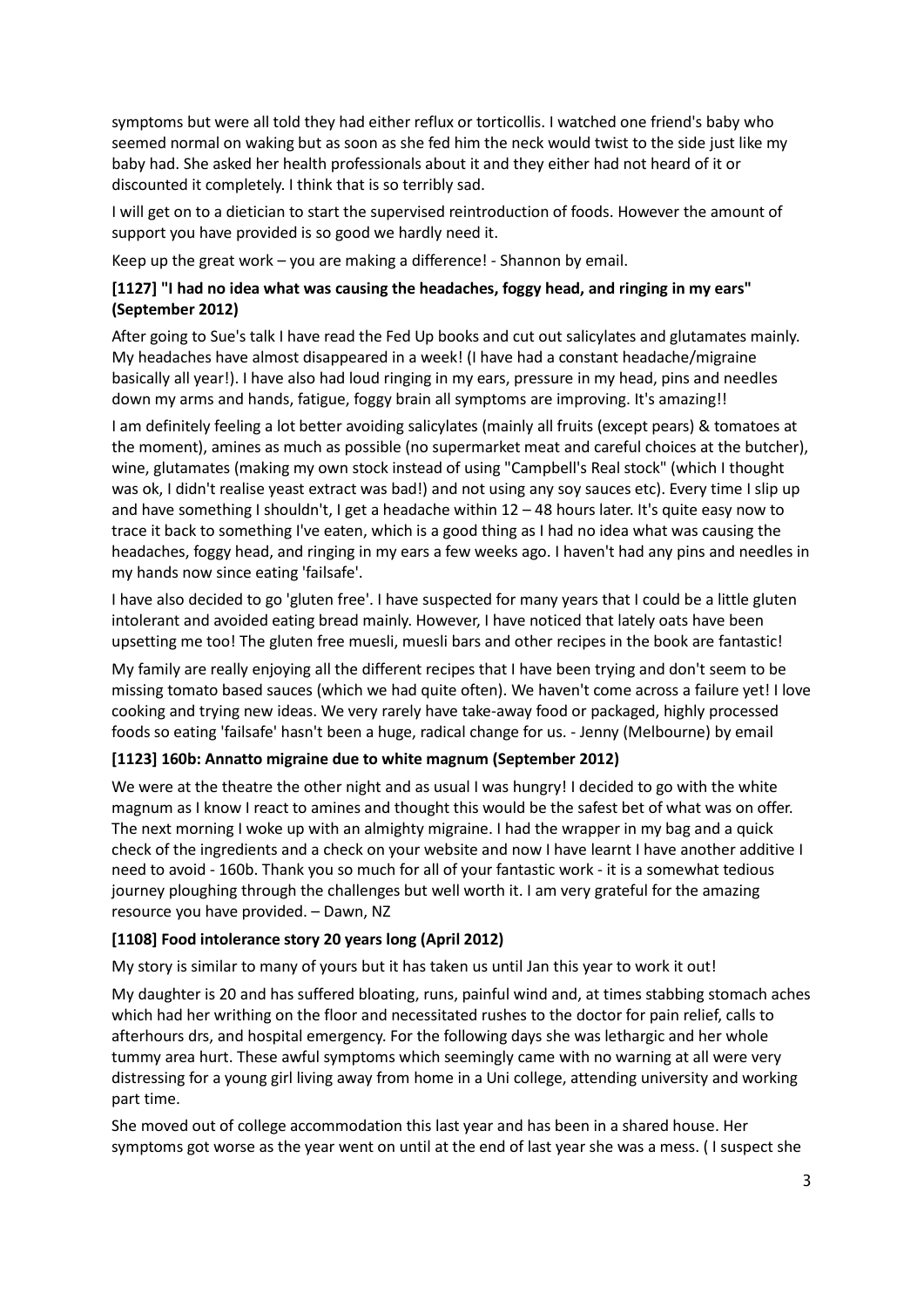was eating 'healthier foods' since moving away from the college.) She didn't want to eat anything as everything she felt all food was the cause of her painful bloating every night, headaches and migraines, not sleeping well (she told me later she was living on panadol and would take sleeping tablets if she had to work early the next day) After Xmas lunch she was in a lot of pain and it was very noticeable she was losing weight.

When i think back we had been to the dr with various symptoms since her birth. In late high school, after a particularly bad stomach attack our dr. could only recommend wind tablets. It is interesting to note that she had glandular fever the previous year in year 11.

During her college years her dr recommended an elimination diet. Yay! Unfortunately it was the FODMAPS elimination diet which is full of salicylates. It seemed to make some difference for a while probably due to less additives and preservatives and of course she fell off the wagon as the improvements were minor.

Our next step was to have her tested for coeliac. We were desperate although from reading I was pretty sure that was not her problem. I was right. Expensive, invasive tests for nothing. She has not wanted to do anything else for a year or so but I did say to her in November last year that when she had finished her exams and moved house she would need to see a dietician. (In the past we had only seen what was really a weight control dietician.)

Late December 2011 I spoke to a friend about my concerns and she said one of her daughters suffered greatly from stabbing pains after Xmas dinner! Her eldest daughter who has just completed a degree in nutrition and suggested her sister might be sensitive to salicylates.

I went into research mode and found a list of symptoms for salicylate sensitivity. All of the symptoms she had been having were there plus many we did not realise were part of her problem. Ringing ears, ulcers in the mouth (at the time she had 5) weeping eyes, irritability (we thought that was hormones) awful rashes under her arm. Just about everything except chronic fatigue and some eye tic!

I continued reading and helped her start the elimination diet. The bucket affect was a revelation. No wonder we could not pin point the problem foods. I read everything and borrowed Sue's books from the library and passed all the info onto my daughter. I will buy the Failsafe Cookbook. She was quite upset as looking at the list of what she couldn't eat and combined with how unwell she was, she needed lots of support. I found recipes and went shopping. She came home for a few days and we cooked and shopped and read labels. So much is just knowing the alternatives. No honey but golden syrup fine, no olive oil but canola fine. So many simple changes that are so easy. We didn't cut out amines as she was upset enough at what she couldn't eat. I thought if she still had symptoms and she was in a more cooperative mood we could cut them out later. Also she had been to Zimbabwe to visit her boyfriend's family and she had been really well. They ate a lot of aged meat and I bet their produce is stored and picked differently to ours. She gave me the food from her pantry she couldn't eat and I sent her back with foods she could eat and patties and dips and muffins.

After about a week her physical symptoms were almost gone. No more bands of heaviness in her head, or headaches, really only some mild bloating when she made a mistake with labels. Not many mothers would be happy to get a text from their daughter saying they just had their second proper poop! But I was.

She has been very busy moving, house hunting, and finishing summer school and had some special social engagements so we have not progressed to the challenges. We planned the social events and she went prepared and still enjoyed herself. She was a little bloated (which seems to be her default symptom) but managed well. She will start the challenges when she is settled. We are looking forward to it as we want to have a better idea of what is actually the main culprit. I know it may be more than one. I suspect salicylate sensitivity, flavour enhancers and maybe some preservatives. She certainly doesn't want to avoid food she doesn't have to!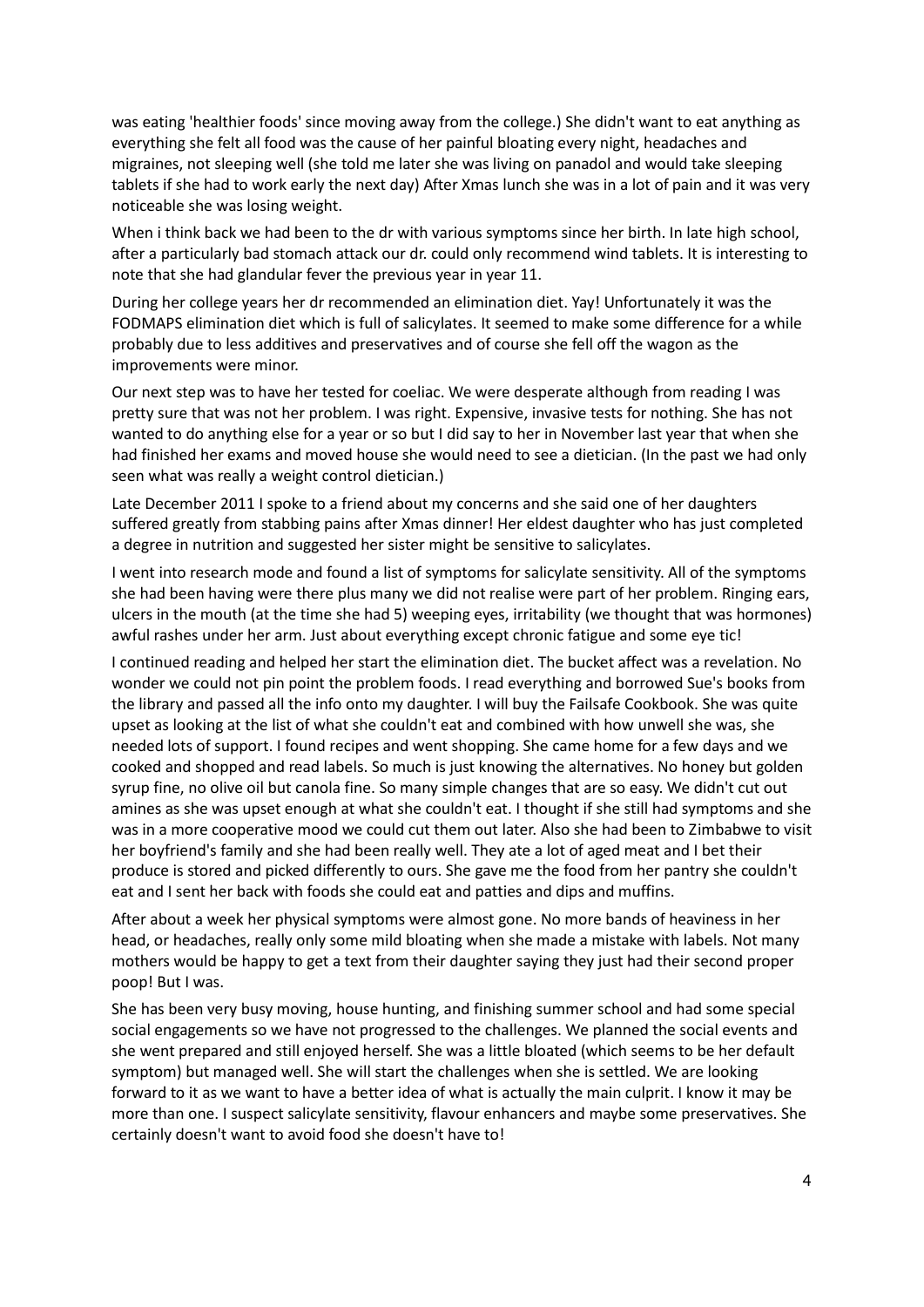Last night I got a text from her that said she felt she was not as scattered in her thinking and did not get upset and weird about things. She feels more in control and settled. Wow! These comments were after 3 particularly busy and stressful days. The physical improvements were the most noticeable at first but now the mental and behavioural improvements are showing. This has all happened in a month.

When I think back I think she has suffered since birth. She had reflux and after falling asleep would wake and cry for hours. Of course everyone said colic but even colicky babies settled sometimes. When I look at her baby photos she just looks pained and unwell. After about 4 months my husband joined me at the drs as my health centre nurse was concerned she was not putting on weight (no wonder! All her milk was on my clothes!) He told the dr we had to do something now as things were becoming desperate at home. The dr prescribed a drug that helped keep the flap at the top of her tummy closed after eating. I am pretty sure we also changed to the bottle because I was exhausted and she needed to put on weight. Well, in about a week we had a new child. Happy, smiling, sleeping putting on weight. I always attributed the improvement to the drug but now suspect it was changing to the bottle! In affect I was poisoning my baby!

She was quite good through primary school. Probably there were not as many additives and preservatives in the food and our fruit and vegetables were picked ripe. She did have some aches and pains, a rash here and there and we did joke about her lack of concentration. Nothing that really impacted her life; that was just her.

High school was ok but she was a child that always seemed to some ailment or other. Nothing too serious though. She found Year 11 and 12 difficult as she found it difficult to concentrate for long periods of time. Also she had glandular fever. I am actually very proud of her to get through year 12 with an OP 8, work part time and live away from home since she was 17. In fact the part job she has had for the last 2 years has been a guest service agent in a busy Brisbane hotel. It is very demanding. Also she has worked really hard in 2011 in her studies and achieved excellent results. I actually feel so excited for her now as she has done this well with a huge health disadvantage, I can't wait to see what she does from now on. We have a dietician from the failsafe recommended list (email [confoodnet@ozemail.com.au](mailto:confoodnet@ozemail.com.au) for this list) who is actually one of my daughters friends mum and she is helping with the challenges and reading my daughter food diary when things go wrong. I have purchased The Failsafe Cookbook.

If my daughter had been born now I am pretty sure we would have gone through the trials so many parents I have come across in my reading and on the DVD. This probably shows how much our food has changed over the last 20 years. At least parents today have to deal with it early in their child's life. I know this has been difficult for them but I think it is better than our experience as it has been over so many years and during some challenging teenage times for my daughter. Then again I have read of people not getting the answers until their later years and I bet many have never come across the right answers.

I really wanted to write my story and also to sincerely thank Sue and Howard and all the parents whose stories I have read. All helped piece the puzzle together. – Sylvia by email

#### **[1091] One-liners (January 2012)**

Your books, dvd, etc were recommended by a local pediatrician after we spent a night in hospital with our 3 year old who was suffering from a migraine - no migraines since we eliminated oranges and chocolate. We also do our best to eliminate, where possible all the numbers, especially the flavour enhancers. - Michael, NSW

#### **[1089] Soy and lentils contributed to migraines (January 2012)**

I emailed you some time ago about my chronic migraines. After having been to GPs, specialists, naturopaths, etc, I went to a dietitian. She gave me the booklet produced by the Royal Prince Alfred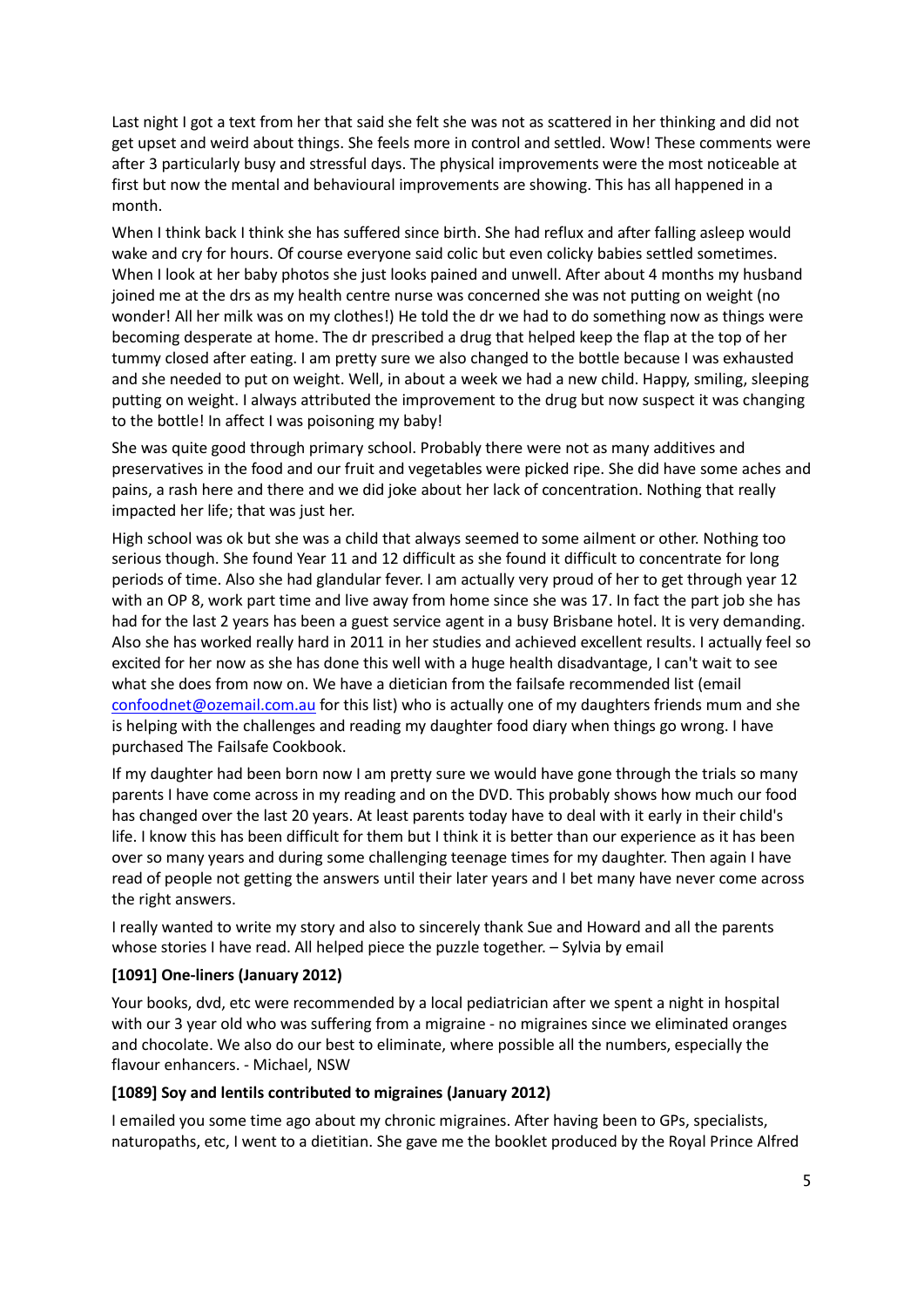Allergy unit. I also purchased your book, "Fed Up". This letter is to give you an update because it has good success.

Until recently I had no relief from those persistent migraines and was getting really desperate - again! Yet I knew there was something I was eating that did not like me - or rather my system did not like it. I was concerned my protein intake was a bit low, and not being into lentils, and because they are listed in the booklet as low in amines and salicylates, I decided to try some red lentils boiled, and had a nice helping one afternoon for lunch. That night - 12.15am - I experienced a most horrific headache in my brain like the blood vessels wanted to burst! Knowing that the migraine medication works on blood vessels I had an imigran which helped settle the reaction somewhat. If it had got any worse I would've phoned for an ambulance because it was a bit frightening.

Later that week when I had recovered from the after-effects of what I knew to be the lentils, I went looking on the internet. Anyway to cut a long story short, to my amazement, the low or restricted tyramine diet for persons on MAOI drugs lists lentils and soy as high in tyramine\*. Many years ago, my doctor prescribed a MAOI for a few months to help me over a bit of a rough patch, and I was told to not have "cheese, vegemite and broad beans". Anyway, being a lover of cheeses at the time, and being deprived of one of my favourite foods for some weeks, I thought, "hey! surely a little half-inch cube wouldn't hurt....". Well I'll tell you now that it did hurt!!! That evening I had the most horrific and frightening experience in the brain that truly felt like every blood vessel in the brain was going to explode with blood all over the ceiling. I was so ill and frightened. The experience I had after the lentils was the exact type I had with the cheese while taking the MAOI.

Now I was onto something ... I went through the foods that I had been consuming regularly over these past years and saw that the full cream powdered milk contains emulsifier from soy!!! The only time I ever ate soy beans was about 15 years ago, and I was violently ill after eating them. Didn't think much about it at the time, just didn't like the soy flavour and even now the smell of things like soy turn me off. I have the same reaction to chick peas. After reading the soy stories on your website (in particula[r \[314\]](http://fedup.com.au/stories/2004/314-13-years-of-intolerance-to-soy-april-2004) and [\[702\]](http://fedup.com.au/stories/2008/702-diet-not-working-100-per-cent-another-soy-intolerance-story-november-2008) - what they have said - discovered by personal experience - I can confirm by my own experience.) It certainly helps to unravel the mystery of my on-going migraines. And I am not surprised that my migraines were aggravated when I had Sustagen or Ensure as supplements - they contain soy derivatives. I even checked out baby food formulas and they too contain soy.

The multi-vitamin/mineral supplement I have been taking also contains soy - the vitamin E is derived from soy. The company was really understanding when I explained the situation, and very kindly refunded me the money. The soy was not listed as an ingredient, because the vitamin was derived form it.

Since stopping having powdered milk (I used it to bolster up my normal milk, most of the time) **I have not had a migraine headache from foods.**

I am aware that I still am prone to migraines from environmental factors - odours, (funnily enough the odours that trigger an instant migraine are those foods high in amines, like strong tomatoes, spicy foods, femented foods etc), stormy weather, sensory overload (flashing lights, etc).

This is a great find for me. To experience a head that does not wake up every morning in "migraine mode", and have confidence in eating foods that are low in amines, I can be a lot more relaxed about eating. It has given me so much relief - almost unbelievable!!! - Patricia, NSW (\* RPAH researchers do not agree that legumes are high in amines and nor do the majority of amine sensitive failsafers. All legumes are listed as low in amines except broad beans which are very high; however lentils and other legumes do contain other natural chemicals that could cause problems e.g. purines which can be associated with gout – Sue)

**[1061] Salicylates: Migraines due to salicylates (July 2011)**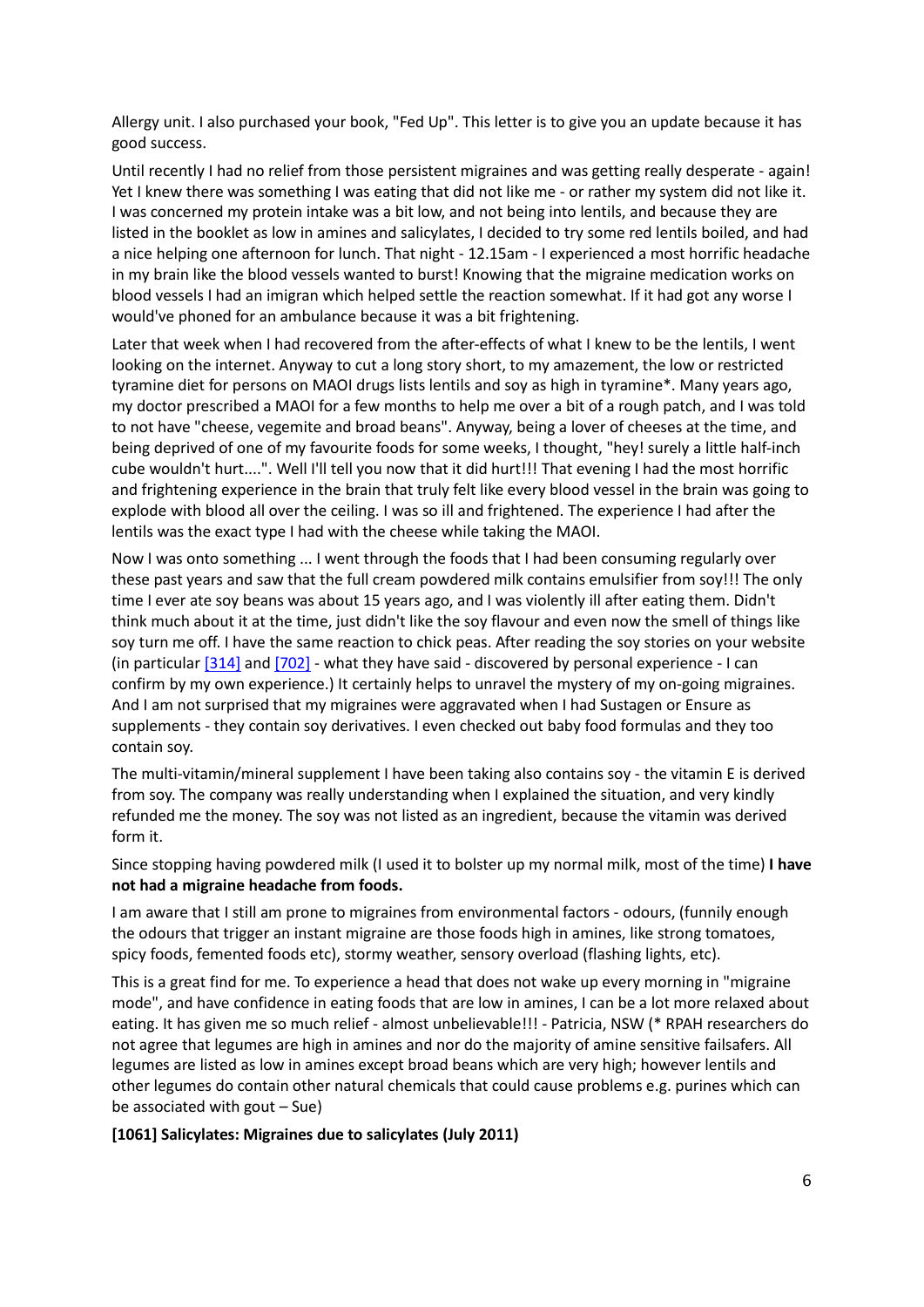I moved to Australia from India ten years ago. With a change in diet following different food produce/products/ cleaning products/fragrances/toiletries - everything - I started showing all sorts of allergic type reactions. After three years I had to visit a GP who sent me to allergy specialist, who diagnosed the problem as salicylate intolerance. Since then I went on the elimination diet and reintroduced foods gradually from low to higher levels of salicylates/amines. Though a long painstaking process, it was definitely beneficial. I understand now the symptoms had started in India, but were not too frequent, and guess what, took aspirin in those days not realising it made me worse!

Bread was causing me major headaches. Now I always buy the white bap from Bakers delight, and avoid bread altogether on weekends. Am more a rice eater for dinner, so that's helped me in some ways. Itchiness and other minor things I can handle, (and believe me I think I have shown all symptoms from eye tics to not sleeping well and having nightmares). Migraines cause the most problems, and more so as I will definitely have nausea and vomit and will have to lie down in a quiet dark room till I feel better. I cannot take ibuprofen at all, makes it worse.

Eating out is a major problem, though we do tend to eat home most of the time. Family and friends have been most supportive, and cook what I can eat. At work I am always asked what I can have when we have the morning teas or lunches out, so feel quite special. - Mita, by email

## **[1079] 220-228: Anaphylaxis due to sulfite preservatives (December 2011)**

The main problem that I have had to deal with for over 30 years is the use of sulfite preservatives. I have had at least 5 instances of anaphylaxis, with three events that landed me in the emergency room. I do not have asthma, nor am I particularly abnormally allergy-prone (other than seasonal hay fever, and the few foods and medications of which I am intolerant), but sulfites in wines give me excruciating 2-3 day migraines, and the amount used on non-fresh shrimp has given me several lifethreatening encounters that required 6+ hours under the care of a number of very, VERY uneasy emergency room doctors. – Geoffrey by email, USA

#### **1073] Some feedback from the Fedup Roadshow 2011 (September 2011)**

'I had severe migraines all my life. Then I came to a talk eight years ago – as a stall worker, not to learn anything. During the evening, I realised that my migraines were due to amines in my favourite foods - chocolate, cheese, avocado and cheesecake. Now I avoid those and I don't have migraines any more'.

#### **[1023] Victoria's CFS & perfume sensitivity story (May 2011) COURAGE AWARD**

My daughter Victoria is now 13 years old. When she was five she became very unwell with a gastro bug and was quite ill for three weeks (vomiting, diarrhoea, nausea). The sensation of nausea did not go away after she recovered. After some weeks we were referred to a paediatrician who diagnosed nervous dyspepsia. I knew this was not right and asked to be referred to a gastroenterologist. The GP reluctantly did so. The paed gastro specialist did an endoscopy and found a helicobacter ulcer which was then treated with antibiotics. Unfortunately the nausea remained, and diarrhoea started to become more of problem.

We were referred to a dietitian who dealt with intolerances and followed her elimination diet to the letter with very little improvement. I understand now that this dietitian's diet was quite relaxed and included many foods in the moderate category (yoghurt, mangoes, just ripe bananas, Colby cheese etc). We abandoned the diet after three months and just ate home-cooked plainish food with no artificial additives (this did include a range of organic fruit and veg).

For the next six or so years we battled with Victoria's health. The tummy problems continued (nausea, diarrhoea). Her immune system was poor (she caught everything going around). She was irritable, impatient and not affectionate. She constantly had dark circles under her eyes. And then about three years ago she began to suffer frequent headaches mainly sinus ones. She was just never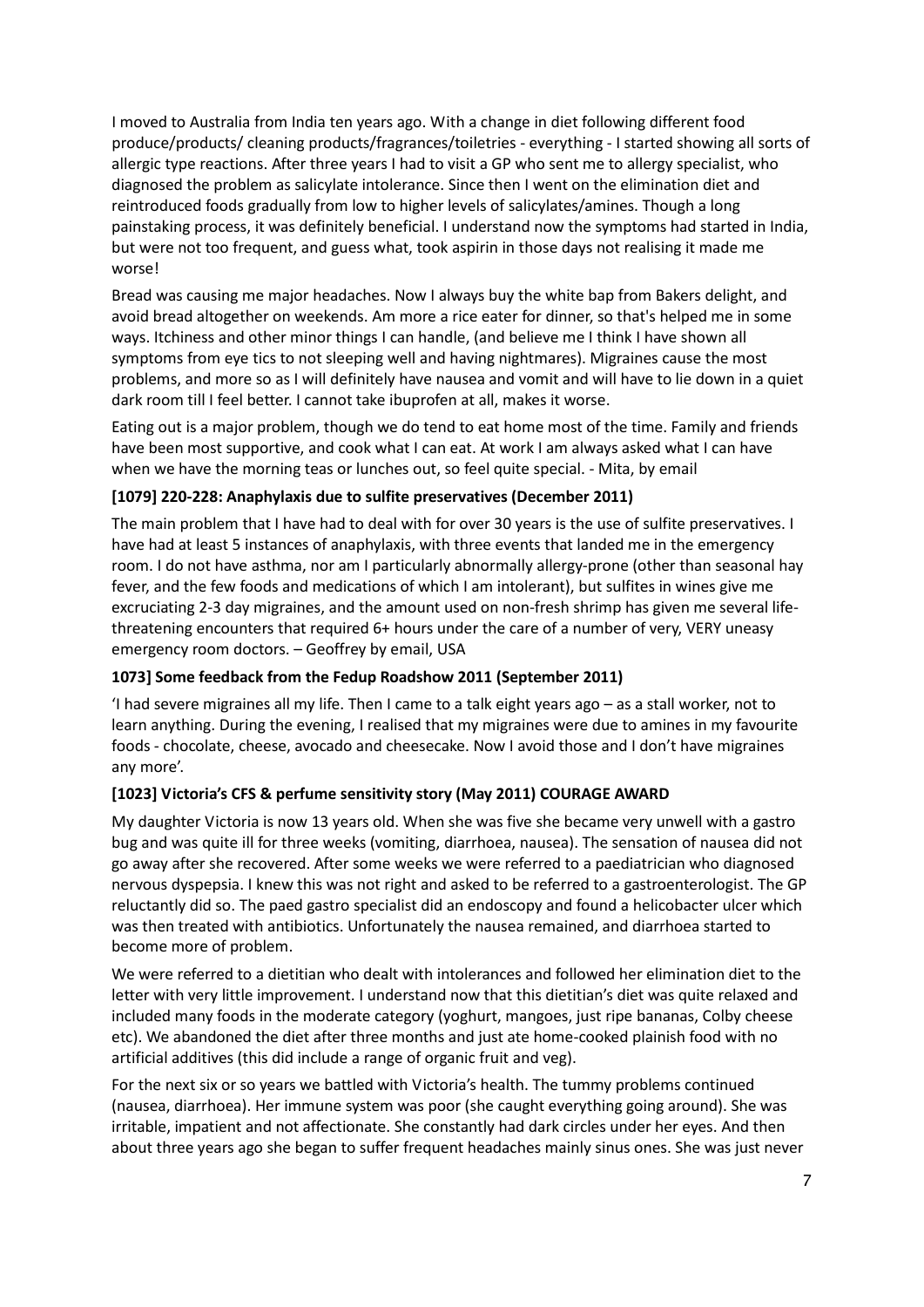well.

We went everywhere and did everything to try to help her (blood tests, acupuncturist, paediatric allergist, naturopath, eye tests, physiotherapist, ear/nose/throat specialist you name it we did it with no improvement).

Now it is relevant to talk about myself for a moment. For 20 years I have had turns where after eating out I would become really unwell. This was usually at a restaurant. First I get nausea, then feel faint and break out in a cold sweat followed by vomiting or diarrhoea or both. Sometimes I do actually faint. Even though we had not had any success with the early (relaxed) elimination diet I did learn about food chemicals at this time, and realised that it was ultra high-amine foods that I was reacting to (e.g. camembert cheese followed by aged beef with wine gravy etc).

Now cut back to mid last year one evening I prepared a meal of very fresh roast organic chicken (with skin) and homemade gravy, potatoes, broccoli, cauliflower and peas. After eating some of her meal, Victoria had a similar reaction to the ones I described above. This was the first time she had had the same type of turn as me. I recognised that this meal was high in amines (but not too high for me) and realised that amines were a problem for her.

So then I read your books and went to a new dietitian (dealing with intolerances) and discovered that Victoria needs to eat a diet low in all food chemicals. If she does stay absolutely strict she is reasonably well. The nausea problem has reduced dramatically, as has the diarrhoea. She is less irritable and more affectionate. Her headaches have reduced. Her immunity is better. We have seen a real improvement!

Her diet is very limited. (Unfortunately, she is also intolerant to raffinose, so she can't even eat all the vegies in the low category!) We have to get our meat from a butcher who phones me the day the beef arrives from the abattoir, and I go that day and buy (and freeze) meat for the next month. She is very sensitive.

Victoria's sinus headache problem is certainly affected by food chemicals - it has improved quite a lot on the elimination diet, but a whole range of environmental allergens seem to trigger it too. The grass being cut affects her. Walking through the detergent isle in the supermarket affects her. The smell of perfume and cosmetics affects her. Household chemicals affect her. Some particular irritants:

- Hairspray and other spray-on hair products: She feels an urgent need to remove herself from the smell of these products. She feels she can taste them and they cause her a serious headache. We can't go to a normal hairdressing salon - she says they are toxic. We have our hair cut at a home salon and the hairdresser doesnt use any products on us.
- Dust: she is aware of dust if it is around and finds it unpleasant because it irritates her nose, but it is not until later that she develops a sinus headache. These headaches can be quite bad and last for many days.
- Perfumes/aromatherapy scents: these smells are all really distasteful to her. She feels nauseous and headachy in environments that are scented. She has a strong feeling that she needs to leave.
- Garden smells and pollens: she is very aware of them they make her nose feel sneezy and occasionally she develops a headache.
- The smell of clothes washing detergent and other cleaners are most distasteful to Victoria. The skin on her face flushes and feels irritated, and she develops a headache if exposed to the smell for more than a couple of minutes. For washing sheets and pillow cases I often just use a hot water cycle with no detergent and dry them in the sun. They look and smell clean to us. For washing clothes I use the skin care cycle on our machine which uses more water and does an extra rinse, and just use a little OMO Sensitive or Earth Choice Sensitive. Once again, things come out clean, even with less detergent. We can't detect a fragrance after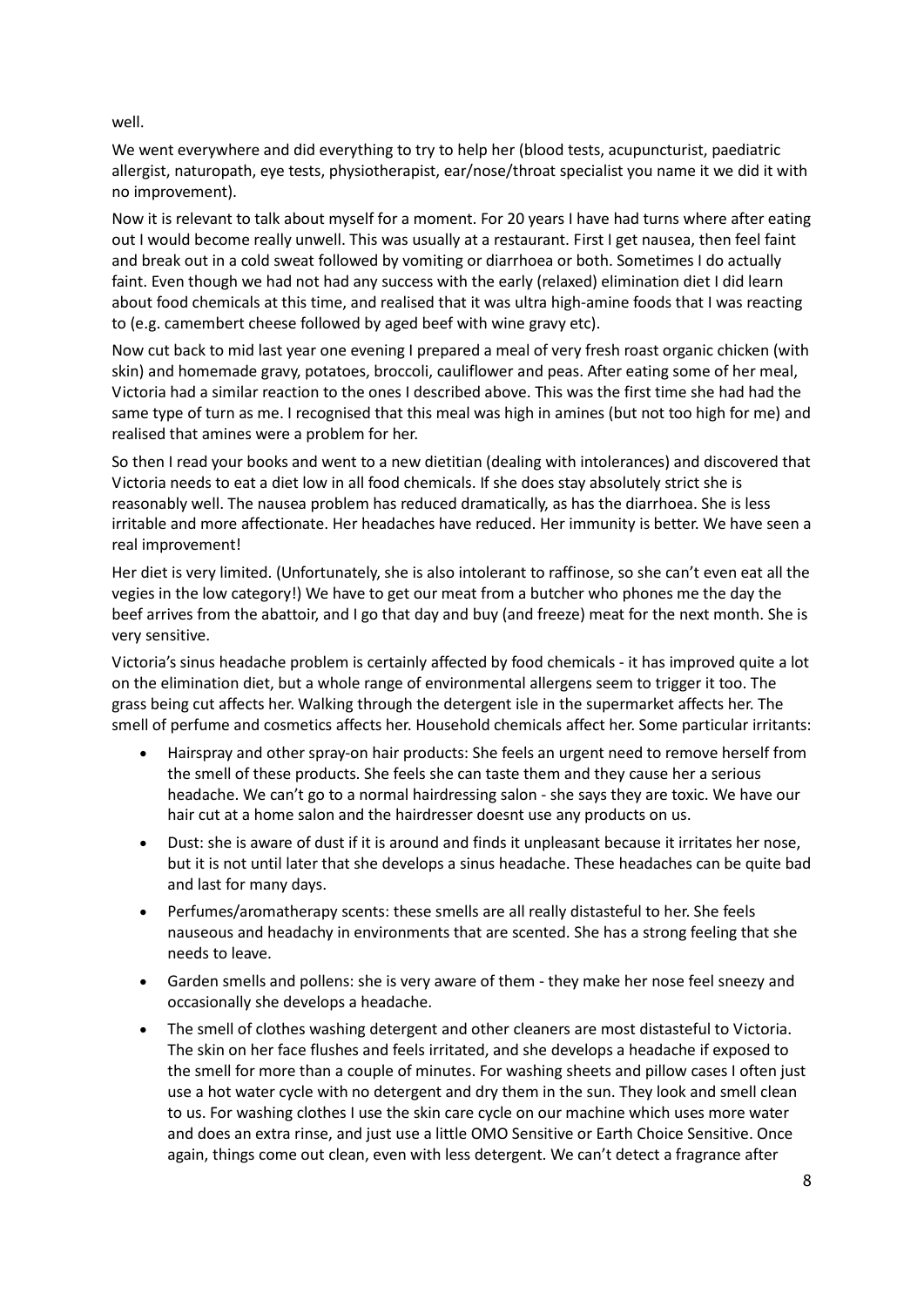washing and drying in the sun.

- If we happen to wear a garment that has been washed in normal fragrant powder for whatever reason, we both feel unwell and get a headache. I developed a very severe headache that lasted for days once (years ago) as I had lent a shirt to someone and they returned it after washing it in normal detergent and using Fabulon during the ironing process. I foolishly wore it to work and became so unwell and dizzy that I had to go home sick! We ourselves use Mitchum unscented deodorant, QV non soap alternative, Bod ultrasensitive fragrance free shampoo and conditioner purchased online from Biome or Simple shampoo and Conditioner ordered in by our local pharmacy.
- Victoria notices and dislikes the smell of petrol, cigarette smoke and basically anything else with a strong smell.
- Oppressive humid weather gives Victoria (and her grandmother) a sinus headache.

I suffer from sinus headaches too, and all of the above affect me, but I am not nearly as sensitive. Victoria and I both have a fantastic sense of smell. We can both smell cigarette smoke from a neighbour smoking in his back yard four big house blocks away. We are both super sensitive to food smells as well, especially protein foods (which of course comes in very handy with catering for an amine responder!)

One of the many specialists we have taken Victoria to is a paediatric allergist. She took one look at Victoria and commented that she looked like an allergy sufferer. She noticed (amongst other things) the dark circles under Victoria's eyes and a wrinkle or line across her nose that indicated constant rubbing of her nose. Victoria was tested for a wide range of commons allergens, but the skin prick tests did not reveal allergy. The specialist said that she was surprised, and recommended Victoria use a saline nasal spray (which she does) and use antihistamines when needed as she may be allergic to things other than what she was tested for.

The whole body load issue is certainly relevant for Victoria. How badly she responds to irritating food and smells certainly varies according to the load on her body school stress, PMT, illness etc. She is definitely doing better on a diet of all low chemical foods, but it does not take much to upset her balance.

When Victoria is not doing well she feels overstimulated very easily by light, noise, smells (of course) and other stimulants. She also has poor volume control at such times, even though she is usually a quiet girl. Another recurring problem is urinary tract irritation not pain or burning just a constant feeling of needing to dash to the loo.

I have two other things I wanted to mention (for what they are worth):

- Victoria is gifted. She was accelerated a whole grade in primary school and excels academically. I nearly choked on my tea when I read in one of your books that we 'should not blame bad behaviour on giftedness' - I had been blaming her prickliness, impatience and irritability with others on giftedness to some degree.
- We have very recently discovered that Victoria's blood levels of Vitamin D are in the normal range (55), but only barely. Our dietitian (from the failsafe list) says that in her opinion the bare minimum should be 75 and we should be aiming for 100. She says that recent overseas research indicates that there is a link between intolerances and low vitamin D levels. We are trying to get Victoria into the sun for safe periods every day to improve this, and will test again in 3 months …

Update 3 months later: We have actually been faring better over the last month or so. We had a retest for vitamin D levels and to our surprise discovered that despite trying to increase sun-exposure, Victoria's levels were still at the low-normal level of 55 (normal range is 50-300). Our dietitian had suggested previously that we should aim for higher than 100. So I decided to try a failsafe vitamin D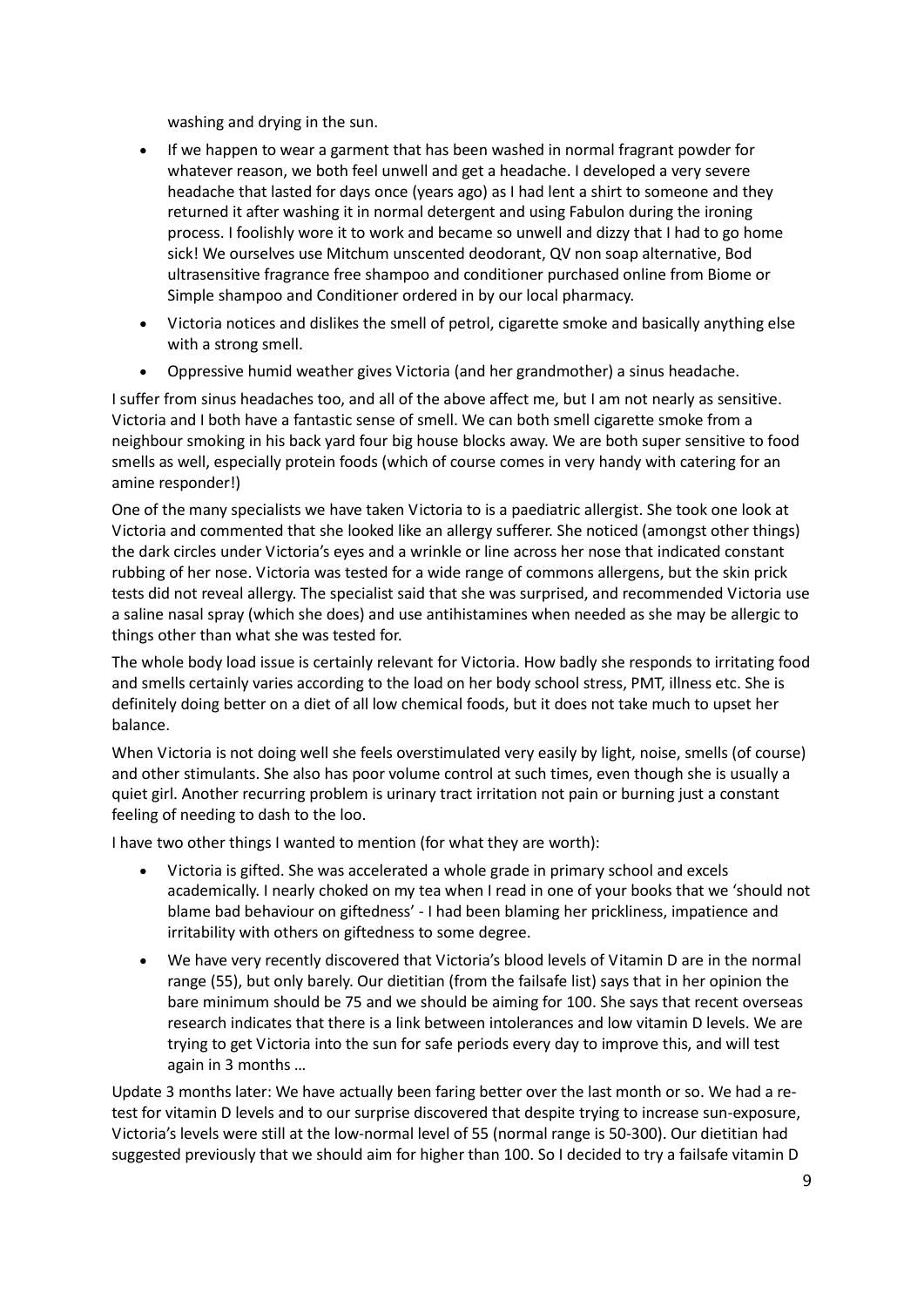capsule. I don't know if that has helped, or it is just a co-incidence, but after a couple of weeks Victoria seems to be back to faring quite well on the low-chemical diet. I am cautiously optimistic.

What a long story - and this is only a small part of it! Thanks very much for your wonderful work. Your books and website are fantastic. I am very grateful. - Carol, by email

#### **[1008] Fragrance: Our sensitivity to perfumes and fragranced products (March 2011) COURAGE AWARD**

I've become increasing sensitive to perfumes and fragrances. For me it triggers an intense, immediate burning headache, dizziness, nausea, and a reflexive instinct to want to get away. The longer I'm exposed to the smell, I find it hard to look up, hard to make eye contact with people, my heart rate speeds up and I feel hot and a bit shivery. I feel like I have to keep an eye on the ground to know where it is, have trouble telling where objects are around me, and kind of lose my sense of where I am in space.

Background noise seems to become louder as well, and I feel a rising panic and need to escape. I had a 'brain episode' about 3-4 yrs ago, some kind of massive seizure that had symptoms similar to a stroke. Since then, my problems with perfumes have increased dramatically, though I think I've always had a slight problem with scents. In March 2009 I was prescribed Methotrexate (an immunosuppressant) as my psoriasis had become so severe it almost landed me in hospital with a lifethreatening version. This has side effects of nausea, vomiting, diarrhoea and dizziness, which have gradually lessened over time, but still rear up at least a couple of times each week. Since being on this drug I find it particularly difficult to cope with perfumes. From what my two ASD boys have been able to tell me, I think their responses are fairly similar, but they have difficulty describing the sensations, and they tend to go into Autistic withdrawal / blocking behaviours.

A couple of weeks ago we took the boys to a cinema to watch Despicable Me. A teenage girl entered with a small group of friends and sat in the row in front of us. The perfume smell was so strong I had to shift the four of us back 3 rows to escape it, and still left the cinema with a headache.

The worst places for the boys and I to enter are public toilets with automatic fragrance sprayers. One was introduced to our local shopping centre, and we were caught unawares. I sat down on the toilet, and was suddenly sprayed by a fountain of this horrible scent – it triggered of a bout of vomiting which meant I was stuck in there with the scent. When I finally escaped, I found that hubby had encountered the same problem on taking the boys into the Men's toilet. The elder was biting his hands and pulling his hair, and the younger was bouncing and squirming uncontrollably. We abandoned the idea of grocery shopping and went home to recover. Now we make sure we go to the toilet at home before we leave.

Windex and whiteboard cleaning spray have an appalling effect on my elder son, trigger out of control behaviours, self harm, high temperatures, headaches, vomiting and diarrhoea. Perfumes and body sprays such as Impulse are awful, incense sticks are a nightmare, car and toilet deodorizing products are the worst, possibly due to the confined, airless space. – by email

#### **[985] Annatto 160b: head banging now headaches in a 6 yo (March 2011)**

My son started head banging at 6 months old with the introduction of solids (an all natural yoghurt with 'no artificial colours or preservatives' – but it did contain annatto). He has grown out of head banging but if he eats annatto by mistake now he suffers from headaches. – Jo, ACT

#### **[973] Ulcerated tongue improves on diet (October 2010)**

My son (aged 4) is very food intolerant. His symptoms include nose bleeds, ulcerated tongue, grumpyness, headaches, oppositional defiance symptoms and the list goes on. My daughter (aged 7) suffers from stomach aches, headaches and ulcerated tongue - although not as bad. We have followed the elimination diet in the past and have had success. But after being off the diet for 6 months both children's tongues are ulcerated again …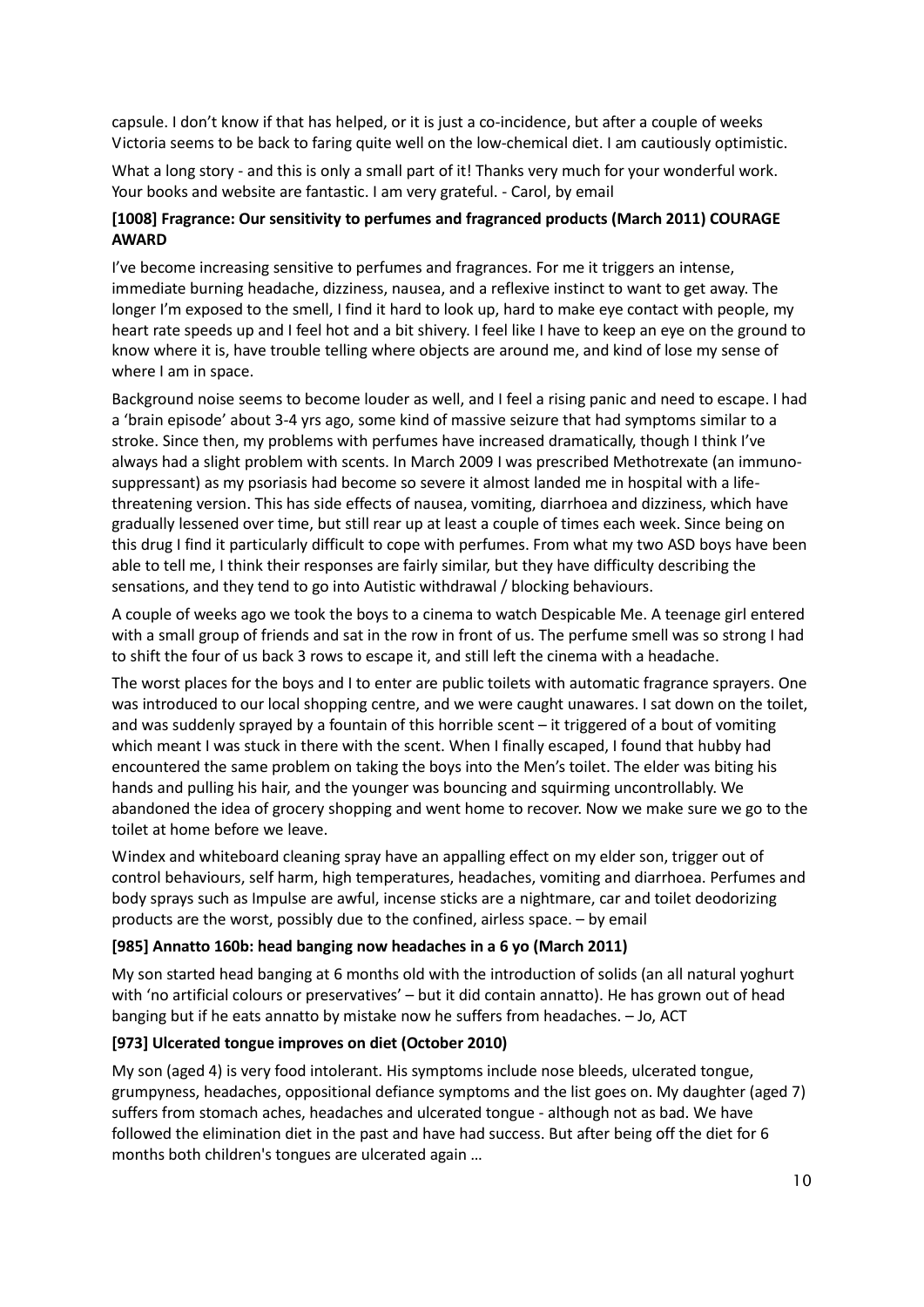## **[964] One-liners (October 2010)**

I had some bacon the other day and sure enough, the next day I had a migraine. First time in a long time. That has confirmed to me that this is definitely a trigger for my migraines. I also had premigraine thirst and a craving for sugary food. – by email

## **[956] Feedback after two years on failsafe (August 2010)**

Our family have been following the Fed Up books for over 2 years now for a 5 year old daughter who was reacting severely with rashes on her face & body & a son whose doctor wanted to prescribe ADHD medication.

I can happily report that our daughter is rash-free and in fact after 7 years she doesn't even have eczema anymore. I believe her immune system has improved dramatically since being mostly failsafe. She is a healthy beautiful clear-skinned little girl with a good resistance to illnesses these days. My son is also progressing well with a mostly failsafe diet and fish oils to help with concentration. (our biggest problems - artificial colours & preservatives & in my daughter case - corn as well).

Just as an aside to this story - I put up with dreadful headaches every day for about 15 years, along with the headaches I got muscle cramps in my neck & shoulders. I was on a muscle relaxant for years until visiting a chiropractor. I went off the medication but after some weeks had a return of the problem after eating bacon & ham.....I am now convinced it was nitrates that were giving me the problem, and I have proven it a couple of times since. I have read about headaches & nitrates but can't find anything on it affecting the muscles - for years I thought I was just being uptight!! - Julie by email

## **[946] 160b, 635: Poisoning my family with 635 and annatto (October 2010)**

When I started to really read food labels, I was horrified by the fact that I was poisoning our whole family - especially with 635 and annatto. You asked me how we are affected by these additives.

635 - Myself (main symptom is migraines): dried, red lips. It looks like I have lipstick on. I feel dehydrated and get migraine style headaches. Photosensitivity in my sight. Lethargy. Unfulfilled feeling of thirst. Frequent urination that seems very diluted. Mmy 4 yo son (main symptom is defiance): dried, red lips also. Dehydration and thirst. Frequent urination. Sooky or whingy type of demeanor. My 2 yo daughter (main symptom is urticaria): After having a piece of bacon the size of a 10 cent piece, it sent her into massive hives. It seemed like she had a headache or faceache and she screamed at a high pitch and then cried for about 20 mins. I nearly called an ambulance. Very out of character for her and she barely cries for more than a minute normally. Our 635 foods were French Onion Soup Powder – I would use in casseroles, potato bake, soups - Smiths brand Crisps, sausages from the butcher, tinned soup such as Spring Lamb with Vegetables, and takeaway BBQ Chicken and chips.

Annatto (160b) - Myself: insomnia, anxiousness, a shaky type of sensation sometimes - a bit hard to articulate it but its sort of like I have a vibration or fluttering going on in my body. I "snap" easily and it does not take much to make me get angry. My son: Difficulty falling asleep. Disturbed night sleeps. Silly behaviour and noises like a monkey (jumps around, clumsy, unable to sit still and focus for longer than 5 mins). Sometimes aggressive with no apparent trigger. Unpredictable around other children. My daughter: disturbed sleep. She was a good sleeper but started to go away from her past pattern of falling asleep by herself and changed into shorter sleeps and waking often at night. Once we took it out of her diet she started to sleep through the night and sleeps for a solid 2 hour stint during her day nap. Our annatto foods were Kraft singles, yoghurts (with Bob the Builder) and ice cream. – Rose, by email

#### **[942] 621: Supraventricular Tachycardia (October 2010)**

Over the past 15 years I have suffered from numerous things - CFS, IBS, Supraventricular Tachycardia, rosacea and itchiness. Post 2000, things were going along fairly okay CFS wise but I developed the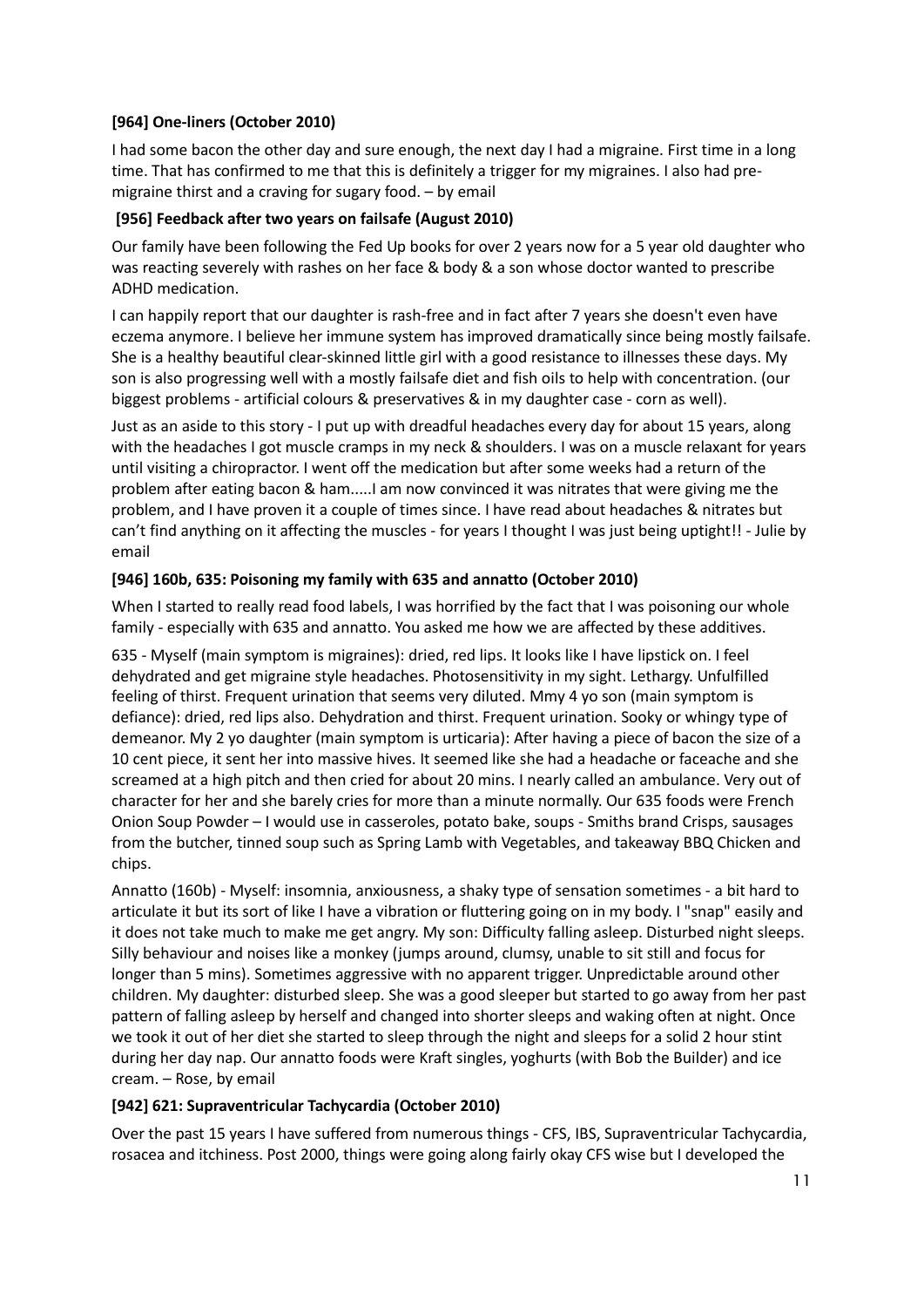SVT after the birth of my son in 2003. I had this corrected in 2007 (very long diagnosis!) but still continued to suffer the odd palpitation here and there. My IBS started in 1999 and I would swing from constipation to diarrhoea. My rosacea had been with me since 1997 and nothing would take it away. The itchiness started in 2008 and so did the headaches.

To cut a long story short, in January of last year I decided it was time to start looking into diet seeing no-one could work out what was wrong with me. So I went totally preservative, colour and sulphite free and purchased your book. Basically followed everything on the list of things to avoid. I did the same for my children. My rosacea disappeared! I also stopped itching and started to have less headaches and heart palpitations. I identified that sulphites affect my breathing, MSG affects my heart, something gives me headaches and 160b makes me itch. However, my diarrhoea and fatigue still remained. Eventually I looked more into salicylates (despite what the dietician thought!) and that was the final piece of the puzzle. - Rachel, NSW

## **[934] Teeth grinding in a 6 yo due to amines (September 2010)**

My daughter has had migraines since the age of 3. She has always complained of 'sore legs'. She has had problems with nasal congestion & had been using Rhinocourt nasal spray daily and has always been a nail biter & a teeth grinder at night. On day 2 of the Amine challenge, she got a migraine,droopy eyes,became listless,and a fever.

She stayed unwell for several days with the headache. During the challenge, she also got a blocked nose, sore tummy, sore nose, nightmares & was badly constipated. Since the end of the Amine challenge (nearly 3 months) we haven't had one migraine! No more snotty nose or blocked nose, nasal sprays, nightmares, sore tummys, teeth grinding, nail biting - her nails are growing for the 1st time in her life - or sore legs. Soooooooo, No more Amines for my daughter! Since eating failsafe we have never looked back! - Tanya, by email

#### **[924] One-liners (June 2010)**

I have your *Failsafe Cookbook* as well as *Friendly Food* and have already saved money on medication for migraines that I have suffered from all my life and which have just gone away in a matter of weeks. – by email, Qld

#### **[920] 635: Headaches and aching shoulders from flavour enhancers (June 2010)**

I have been having a reaction to Aldi's Vegetable Flavour Stock cubes. I am basically on a fresh healthy diet but stock cubes were my one weakness and I thought not that bad as they state "No Added MSG". I now know this is rubbish. Every time I cook with these my shoulders would ache all night and into the next morning and I would also get a headache. I finally worked out that it was linked to the stock cubes. The ingredients include Yeast Extract, and Flavour Enhancers 627 & 631. -Deb, by email

#### **[913] 160b: Jack's head banging and annatto (June 2010)**

My son Jack, now aged 4, was a great baby, he slept 18 hours a day and was joy to be around except that he would not use his bowels for days and days. We took him to doctor after specialist after scan and no-one knew why. In the end the only way we could get him to use his bowels was to medicate him every day.

Also at about 6 months (at the time of introduction of solids) Jack started head-butting the cot. Honestly I am not exaggerating when I tell you that he had golf ball sized lumps on his forehead – again more scans, tests and drs. No-one knew why. The professionals told me to take him out of a cot and put him into a bed so he couldn't forward head-butt. Great Idea – he then proceeded to get out of bed and backward head-butt the wall. I have holes in the gyprock in the wall where he would head-butt his way through the gyprock. One night it was that hard the hinges in the door popped out. My neighbours could hear it and if I was on the phone people could hear it. It would mainly happen during the night or when he woke up from a day sleep. People told me he was hot, cold,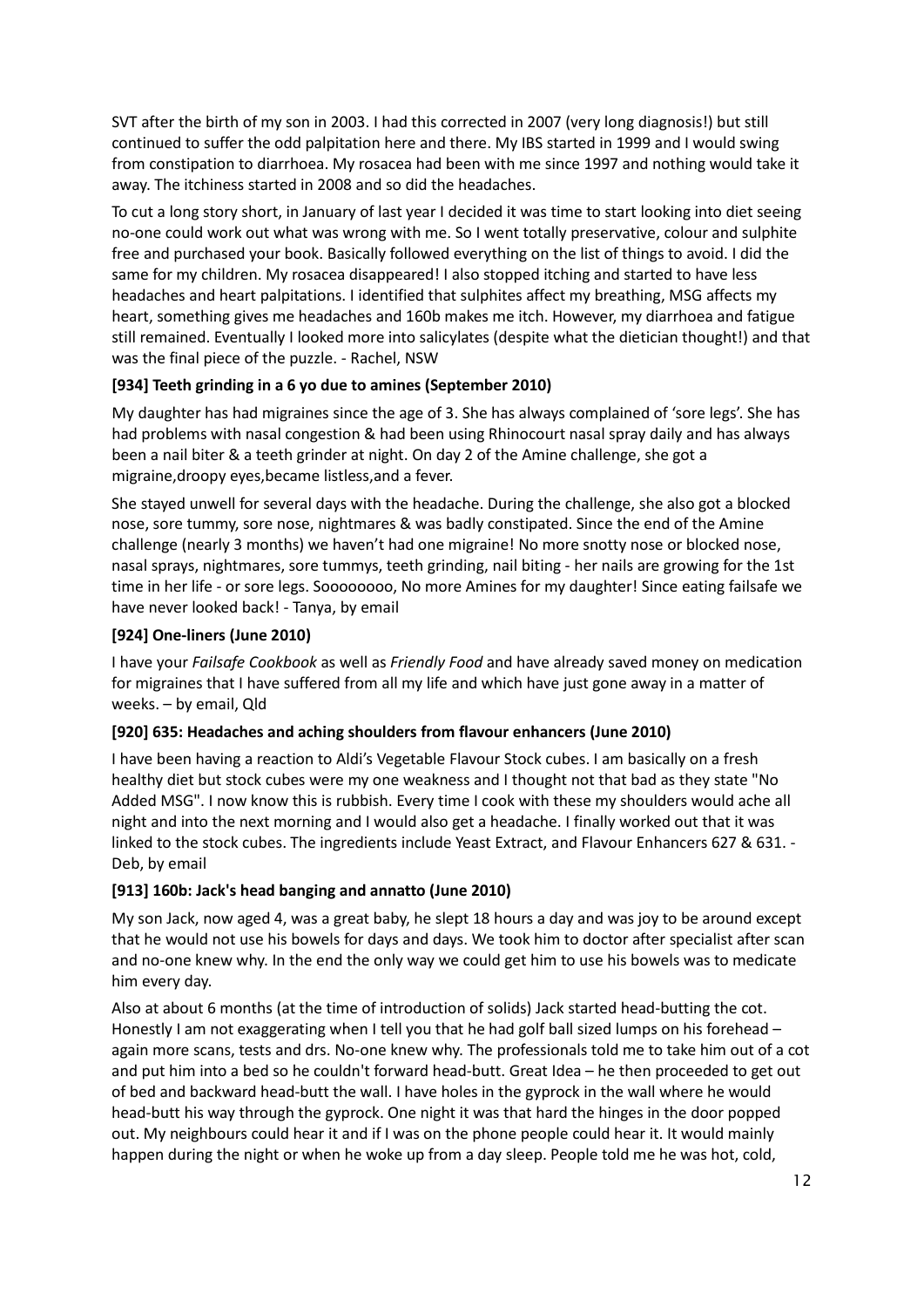tired, not stimulated enough, over stimulated, lonely blah blah blah.

I decided none of the professionals were helping so I decided one by one to withdraw foods from his diet. I started with dairy – I removed 95% of the dairy form his diet – I allowed him 1 cup of milk and 1 yoghurt a day and this showed a massive improvement, he would use his bowels without medication - it still required a lot of effort on his part but hey it was better than medication and the headbutting decreased. I took yoghurt off him and amazingly enough my happy little man returned. At the time I did not realise the importance of this find (that there was annatto in his favourite yoghurt).

One year later I gave him his favourite vanilla yoghurt with 160B in it and OH MY GOD!!!!!!!!!!!!! He was up on all 4s rocking all night headbutting the pillow moaning and the next morning he woke up with a headache. We let it go a week and then we tried it with icecream and he was the same only this time he was reverse headbutting the wall like he used to do when he was a baby. – Nicolle, NSW

#### **[895] 621: Lifelong severe migraines due to MSG and other flavour enhancers (February 2010)**

I have suffered from bad migraines nearly all of my life. My mother said I was only about 4 when they started (or when I could tell them my head hurt).

I used to have about 4-5 per month, usually lasting 1-3 days. They always start with my vision going first. If it goes in the right eye, the pain will be on the left and vice versa, after that comes I get extreme pain and vomiting. I cannot stand to be touched or be around any noise or light, even dull light, the vision usually rights itself in about 3 hours, I have to lie still in a quiet and dark room with a washer on my head. I've been on various medications over the years and had my GP sent me for an MRI last year when my vision in my left eye didn't restore itself for 5 days.

When we put the kids on failsafe eating, I followed it in front of the kids but not at work etc. I decided to go failsafe and challenge myself when I realised there was something to the foods we are eating these days, after what I'd seen with the kiddies. I didn't get any symptoms when challenging with amines, salicylates etc, but found it's only when I eat things like flavoured chips, noodles, those bouillon stock cubes, ham and processed meats and foods like that. HVP is certainly one of the things that set my migraines off.

I have eaten several things while I was challenging and I'd always end up without fail with a migraine, so it is most definitely the food or what is in the foods.

Just before Christmas I ate some noodles from our local noodle bar that opened up, I phoned them and asked if they use MSG, they said no, I should have asked if they used any flavour enhancers and/or MSG, I ended up off work for 2 days and had to get a colleague to take the kids to before school care and my husband to pick them up. When I phoned them back and asked if they use flavour enhancers, they after some prodding, said yes they did, "but it was legal". I assured them I knew it was legal, but they should disclose that to their customers.

I'm sure these people don't realise that people who suffer from migraines suffer from disturbed vision, extreme headaches, vomiting or nausea, light sensitivity, noise sensitivity and it impacts on all who are around them, you can't move, you can't do anything with the kids, you can't work, you can't drive, you can't cook, you effectively are incapacitated by the migraine until it subsides.

I've decided to eat exactly what the kids eat, I've explained to my colleagues at work and they are totally fine with it, I just take my lunch when we go out now, and if the restaurant or pub bucks up, like a certain one did just last week, about me taking my own food, the other 18 of them stand up as if to leave and say "fine, we'll take our business elsewhere, she has dietary issues". It's great support. They backed down last week, it was great!!! - Kylie, NSW

#### **[894] 621: MSG headaches in an 8 year old (February 2010)**

My 8 yo granddaughter was getting headaches three times a week or more. Sometimes they were so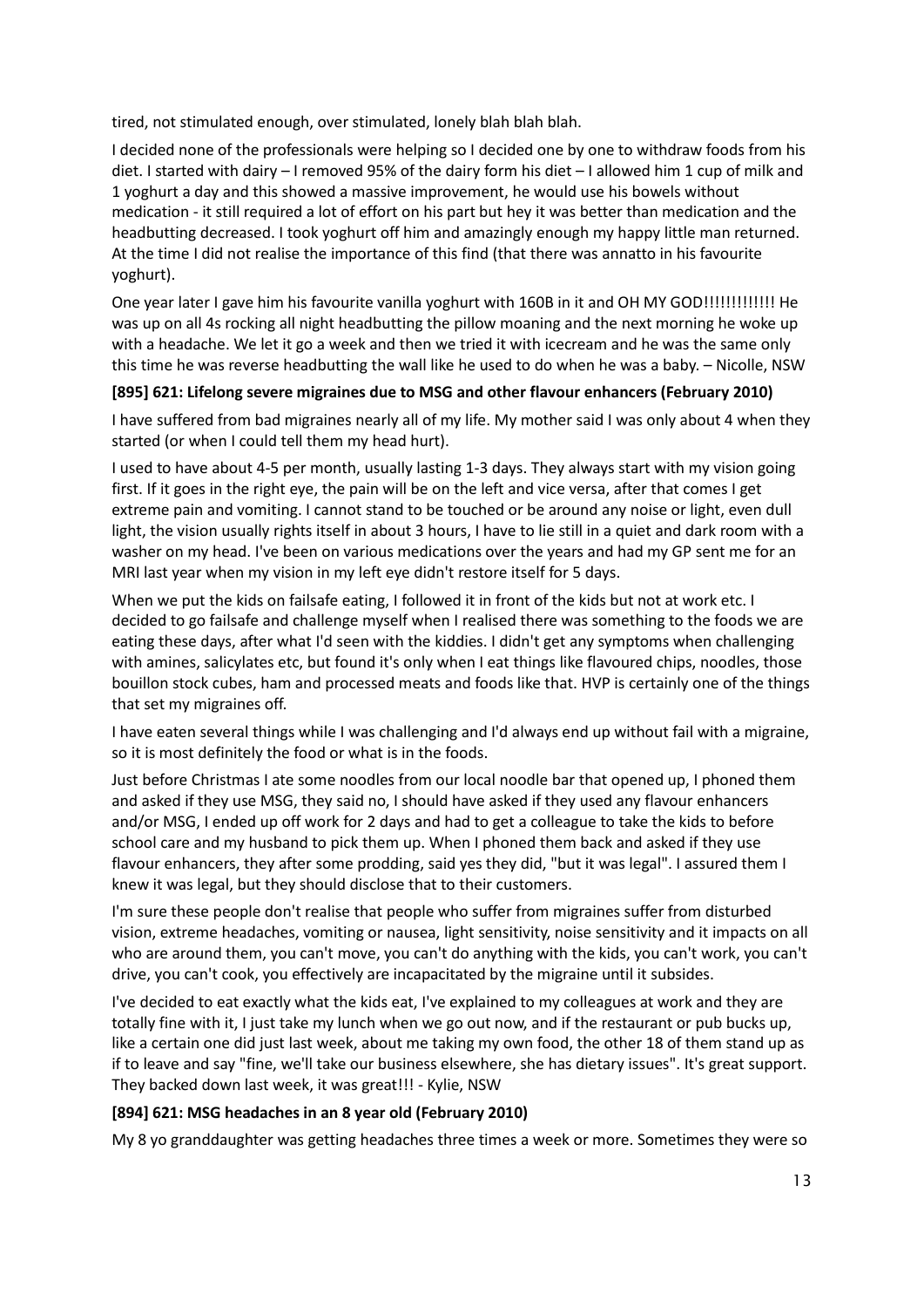bad she had to take time off school and lie down. After we watched your DVD we looked at what she was eating and realised the headaches came after she ate pies, party pies, flavoured noodles anything with flavour enhancers. So we stopped eating them. Now we know - if she doesn't eat flavour enhancers, she doesn't get headaches. - Terry, NSW

#### **[871] 635: Severe asthma-type reaction to 635 (November 2009)**

I have been aware of an intolerance to MSG (621) for many years and mainly suffer with severe headaches, dehydration and nausea. I steer clear of any preservatives and flavour enhancers wherever possible, particularly those with #6 at the beginning. My diet rarely incorporates any packaged or prepared canned foods, I have eaten take away food but not on a regular basis. In a previous life, I did eat packaged and prepared foods!

A few years ago, whilst a friend was cooking a store bought, marinated chicken dish, I suffered blocked nose, mucous throat and headache, not from eating, but being in the surrounding area.

A few weeks ago I suffered another episode of severely blocked nose, thick mucous in throat and tightness in throat/chest, almost wheezing like an asthmatic. The symptoms started within 10 minutes of eating a Campbells "Chunky" Chicken & Vegetable, Curry with Rice meal in a tin left behind by a guest. Although it claims "No Added MSG No Artificial Flavours No Added Preservatives" it does contain 635. This is my first reaction to 635 as far as I am aware. I am a fit and healthy 54 year old and don't have asthma. I will certainly be checking for this number now. - Lee, WA

## **[856] Hotdog headaches from school (2002)**

I was wondering if you could shed some light on how to rid my 9yr old daughters headaches that she has had nearly every Thursday all year, sometimes so bad she has to stay home from school. The doctor said does she hate school but she doesn't. (Answer: It is very common for people to have recurring headaches on a particular day of the week. What do they eat the day before? In this case, the school canteen sold hotdogs only on Wednesdays. When the hotdogs stopped, the headaches stopped. - S) – by email, SA

#### **[842] Non-allergic rhinitis from salicylates and dairy (August 2009)**

Some years ago I was suffering from severe sinus headaches, so much so that I saw an Ear Nose and Throat specialist who diagnosed non-allergic rhinitis and referred me to a neurologist for the headaches. The neurologist referred me back to the ENT specialist, so I was left nowhere to go. I continued to suffer from these headaches as well as several bouts of sinusitis each year. It turns out that for me salicylates and dairy are probably the culprits and I have not needed any antibiotics since last September, when I started failsafe. I thought it might worth telling you this, as I was just reading your factsheet about hayfever and allergic rhinitis. I think it applies equally to non-allergic rhinitis - Joanne by email. (see updated [Factsheet on rhinitis etc\)](http://fedup.com.au/factsheets/symptom-factsheets/hayfever-and-allergic-rhinitis)

#### **[836] Headaches just stopped dead after 9 years! (July 2009)**

For 20 years I have suffered headaches, daily. Rarely a day goes by when I haven't had one, often quite severe. There's not a practitioner or therapist that I have not seen or test that hasn't been done. Pain management is what I accepted my life to be. I trusted that all these experts knew that there was no identifiable cause. No one ever suggested it may be diet related!!! I didn't consider it either as I ate a healthy diet! Even after reading Fed Up and the Failsafe Cookbook, I wasn't expecting my world to be turned around.

After 3 weeks failsafe: I haven't had a headache since last Thursday. It has been nearly 9 years since I went a whole week without a headache. Given my history, there's no way that this is coincidental especially given that my headaches have been quite severe for a couple of months. They didn't just lessen in severity slowly, they just stopped dead! …Failsafe is no sacrifice. I am not missing out. For the last 20 years I have been missing out and making sacrifices to my quality of life … almost everyone I know now knows my brief experience and I will continue to spread the word! I keep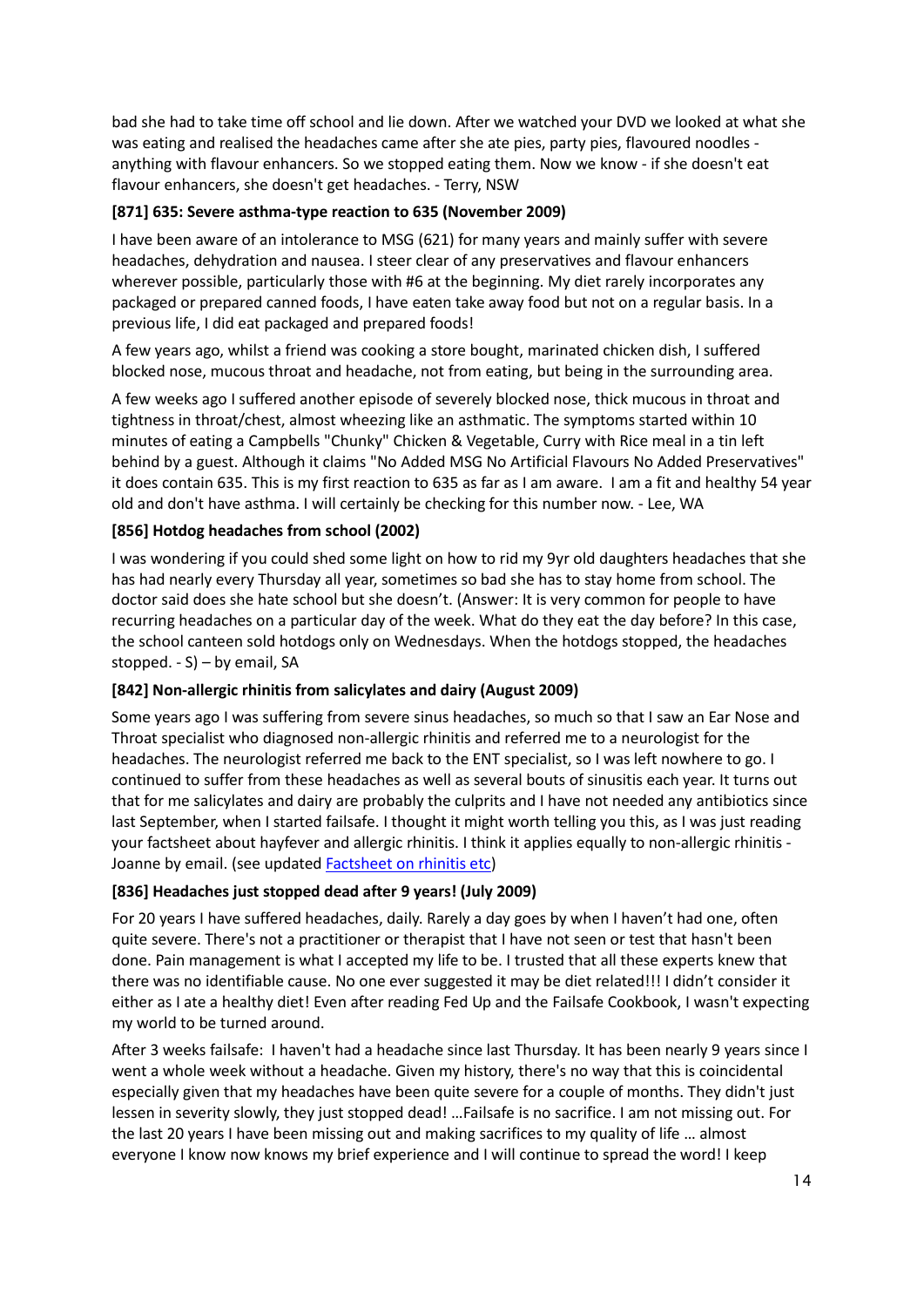saying to myself if only more people knew

After 16 months failsafe …Without a doubt, food is the cause of my headaches! I am now trying to find the main culprits and find a balance as my tolerance threshold is very hard to determine. I completed the elimination diet as recommended by the RPA Allergy unit. The Failsafe Cookbook and Friendly Food cookbooks were great. For inspiration and a bit of variety, I also modified many cookbook and magazine recipes. It took me ages to do the challenges because I felt so good and didn't want to upset the apple cart. I was completely Failsafe and felt really good. One day however, I met up with an old friend and I decided "what the heck, I'll have that piece of chocolate cake and wash it down with an iced chocolate!" The next day I woke up feeling sluggish and I had a headache! I decided to do the challenges so I could determine what the real cause was so I could resume eating anything that didn't affect me. Firstly, I challenged salicylates with no adverse affects. I was expecting amines to be the culprit after what I had read and because of my chocolate cake experience. The next challenge was amines. I indulged in large amounts of chocolate and other amine rich foods as per the RPA diet recommendations. To my surprise and disappointment, there was no immediate reaction. About a week or two later, the headaches came back with a vengeance and lasted for about a month. (Incidentally, I have always had different and worse headaches with my periods. While Failsafe, the period headaches were minor to insignificant.)

After the amine challenge and returning to failsafe, the headaches eventually disappeared. I reintroduced salicylate foods to my diet. I began becoming less strict with amine rich foods as well, like the occasional use of tomatoes in a pasta sauce with a sprinkle of cheese, eating nuts, drinking cola, beer and champagne. The problem is that I don't get an immediate reaction after eating something so I don't know exactly what or how much is too much. I figure that I have a threshold that I can build up to. Once that threshold is reached however, the headache can be weeks long, even though I feel that I have just tipped the scales. The good thing is that I know I can go out and not have to make a special off the menu order. I choose the least risky, but if it's going to contain amines, I just keep to low amines at home for a while to balance things out. Chocolate, cheese and red wine seem to be definite no-nos, but most other things I can handle in small amounts stretched over time. We recently went on a holiday to Victoria. I wanted to enjoy myself and remain headache free. I also wanted to enjoy eating out without fussing too much, so about a month prior, I went almost strictly amine free. Whilst on holiday, I was fairly headache free with only the occasional minor one, even at the MCG with 85000 roaring people! I knew that the delayed affect might occur, but I was prepared to deal with that when I got home and it wasn't too bad in the end. It's just about finding balance, but I know if I want to be completely headache free, I just return to Failsafe.

Now that I have control over my headaches, I have returned to study and recently completed 80 hours of work experience as a Teacher Assistant in a noisy classroom. I feared that the stress and noise would make my head sensitive and more prone to headaches, but I was so surprised to reach the end of the day and think "I didn't have one today!". There were only 2 afternoons that I had to resort to pain relief. Before Failsafe, I could not have contemplated study or work outside the home. Now I am considering going beyond being a Teacher Assistant and returning to uni to complete a Dip Ed and teach. – Sharyn, by email.

#### **[829] Rhinitis - brief reader comments (July 2009)**

• I went through 3 courses of antibiotics for sinus problems before I realised they weren't helping. When I read your book, I started the elimination diet the next day. Within three days the sinus problem completely disappeared - I had had a runny nose, and headache for seven weeks prior to that! It was clear proof to myself and my mum that something pretty big was happening when I ate certain foods.

#### **[826] 621: 635: Headaches from 621, asthma-type reaction to 635 (July 2009)**

I have been aware of an intolerance to MSG (621) for many years and mainly suffer with severe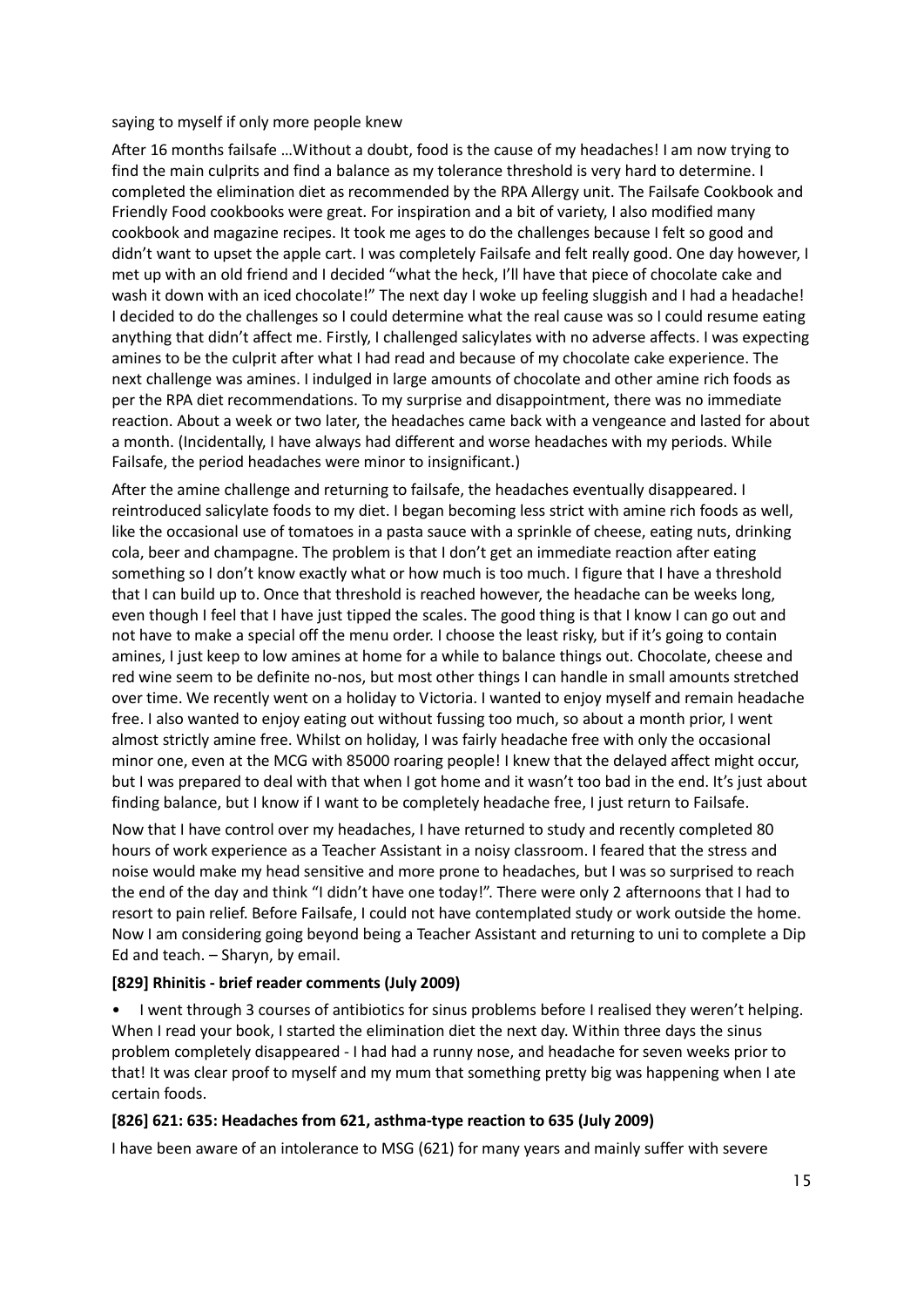headaches, dehydration and nausea. I steer clear of any preservatives and flavour enhancers wherever possible, particularly those with #6 at the beginning. My diet rarely incorporates any packaged or prepared canned foods, I have eaten take away food but not on a regular basis. In a previous life, I did eat packaged and prepared foods!

A few years ago, whilst a friend was cooking a store bought, marinated chicken dish, I suffered blocked nose, mucous throat and headache, not from eating, but being in the surrounding area.

I recently suffered an episode of severely blocked nose, thick mucous in throat and tightness in throat/chest, almost wheezing like an asthmatic. The symptoms started within 10 minutes of eating a Campbells "Chunky" Chicken & Vegetable, Curry with Rice meal in a tin left behind by a guest. Although it claims "No Added MSG No Artificial Flavours No Added Preservatives" it does contain 635. This is my first reaction to 635 as far as I am aware. I am a fit and healthy 54 year old and don't have asthma. I will certainly be checking for this number now. - Lee, WA

#### **[811] Terrible debilitating headaches/migraines from salicylates (June 2009)**

I have always suffered terrible, debilitating headaches/ migraines! After several brain scans the doctor recommended I take medications as a preventative measure, this would be a life long therapy. Not being keen I went armed with your books and stated I wished to try this failsafe diet first. My doctor supported my wishes with some skepticism. My success has been life changing! I have lost 8 kilos (not that I was looking towards this goal), no headaches until my salicylate challenge and a healthy and happy family all round. Thank you for your time and efforts. – Tania, QLd

#### **[804] Fragrance free spray on deodorant for fussy hubby makes a difference (June 2009)**

Just a quick note to say thanks! I react very badly to any synthetic style fragrances and hubby refuses to use a roll on. My pharmacy ordered in the QV unscented spray deodorant you recommended and fussy hubby has used it no problems. I also bought the Schick sensitive shave gel (unscented) that was mentioned in the newsletter (Big W stocks it). No more headaches, watery eyes and sneezing for me in the morning now. WooHoo! – Danielle, by email

#### **[782] Morning sickness and other symptoms in mother and children due to diet (June 2009)**

We only found out about "Fed Up With Food Additives" when Maternal & Child Health nurse suggested we look at a possible problem with food chemicals for our youngest child's (14 months) eating disorder. However, now that I think about it, I was violently ill during my pregnancies after eating high salicylate foods - particularly broccoli, cucumber and citrus fruits – even the smell of these foods would make me queasy.

My IBS symptoms have cleared up since I have reduced the number of high salicylate foods in my diet (I was doing it for the kids so also have adjusted my husband's diet and my own). I used to think I was doing the right thing by eating a huge fruit salad every day, and wondered why my digestive system was so messed up. I have also suffered from a hives-like rash all over my thighs for the past few years and couldn't work it out - I now have long rash free periods after avoiding dried fruit as much as possible, as well as msg, yeast extract, 627, 635 etc. We avoid additives as much as possible but occasionally I slip up and we really notice the effects now.

My 9 year old daughter seems to become very vague and forgetful with amines - especially cheese and we have found our 3 year old son to react badly to glutamates - he becomes quite aggressive and uncontrollable. The other thing we have noticed is the effect of colours - my daughter becomes very silly and hyperactive - for example, today she had a 'slushie' at the local shops that a family member bought for her - tonight she is jumping all over the house, falling off chairs, making silly noises and facial expressions etc. But I'm sure you've heard all of this before!

I have found the effects on my kids particularly interesting, as when I was a child, I was unable to have food with MSG (I got severe migraines including vomiting) and red-coloured foods/cordial made me vomit badly. Thank you so much for really making a difference to our lives. – Michelle by email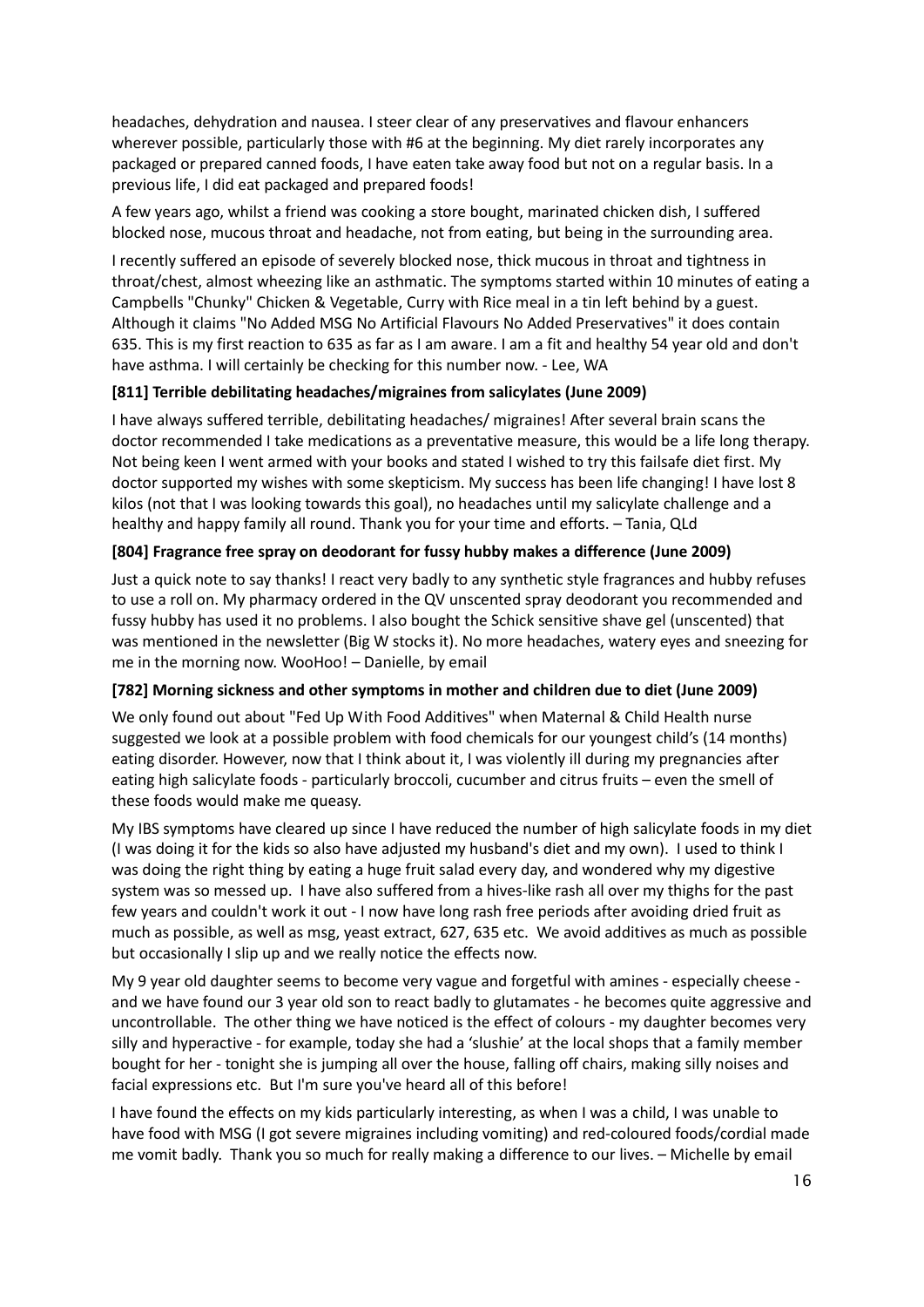#### **[700] One-liners (November 2008)**

• I recently brought some 'Pledge Grab it Orange Citrus scent' use-once dusting cloths because I couldn't find the unscented ones, and I didn't think these would be too bad, but they were. Very strong smelling and gave me a headache. I should have just stuck with the wet dishcloth for dusting. – by email

# **[698] 635: rash, headache, asthma, rhinitis in 8 yo due to the 635 flavour enhancers (November 2008)**

Three years ago, my son who is now 11 began getting rashes, headaches, always tired, mild asthma, allergic rhinitis, even his personality changed. He had a very bad allergic reaction once to a bought breakfast, but was not hospitalised. My doctor is great and referred him to a paediatrician who specialised in allergies.

I did elimination diets (wheat and dairy) and the rest of it as suggested by the doctor, however it wasn't until I started going through all of the labels that I found this 635 number in soup which he loved, and I and the doctor thought was relatively healthy. It wasn't on my list of additives, so I searched on the internet and found your website.

I then found flavour enhancers in many different foods and just eliminated them - all of the 6XX numbers. The worst was probably chicken noodle soup/ chicken & corn soup, which my son loved. It is an ongoing process as I find it pops up everywhere in foods which you may think are 'healthy', I must read the label even on brands I have bought before as they change, meat and chickens etc. It is also frustrating when things are labelled plain/natural/NO MSG as it makes it difficult for my son and anyone else. I must ask when buying take away as I find they add it to chips, without you asking for it or telling you.

When he had the soup his reaction was quite evident and within a few hours of having it - rashes, headache, rolling on the floor ... He once came home sick and with a massive headache - I later found he had had chips labelled 'natural' but with flavour enhancers.

My son was quite happy to stop eating these foods as he was much happier without them. I think children are much more rational about this than adults. I now cook my own chickens, soup, pies and go to a butcher who is happy to give me additive free meat.

I know it is difficult to cover everything but I think it important to eliminate flavour enhancers as a first step and for doctors to suggest this, as eliminating milk and wheat (which is what we did first) is much more difficult and has nutritional consequences, while flavour enhancers provide no nutrition. It is not something that is tested for in the blood test/scratch test. – *Chris, by email* 

# **[672] Profound migraine, trigeminal neuralgia and the cream cheese diet (September 2008)**

I stumbled upon your web page by accident. I have lived the last 30 years with profound migraine and trigeminal neuralgia. I am on some powerful meds and am trying to put off MVD (microvascular decompression) surgery. My headaches are chronic and have absolutely stolen the best years of my life. I have almost learned to expect and just deal with the incessant pain. But I think I just may have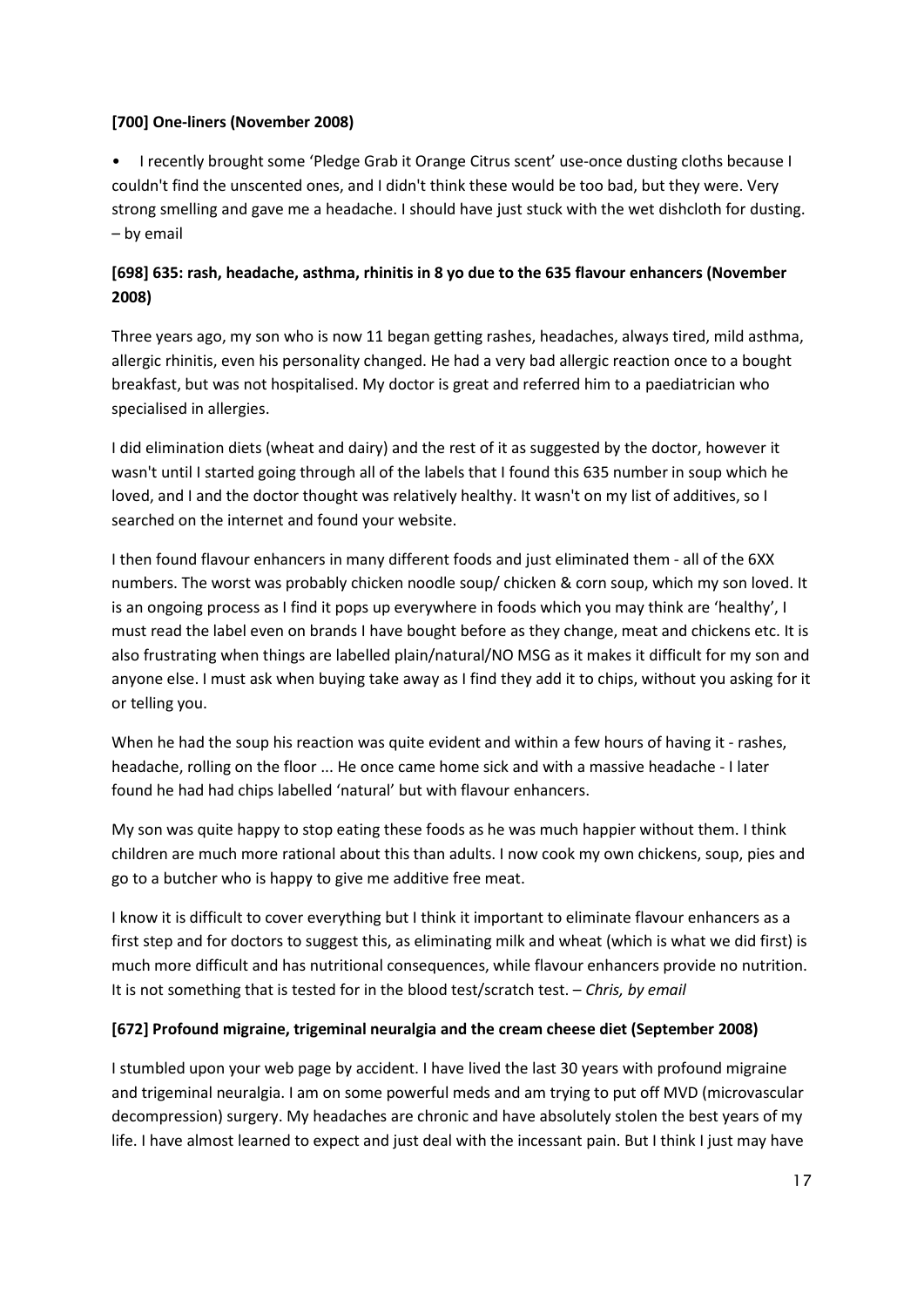accidentally made an odd discovery. I wanted to lose a few pounds and I decided to do Dr. Atkins Fat Fast for a few days - which is simply cream cheese and nothing else. Within two days my head was pain free. So I am thinking this is very strange: is eating food giving me headaches??? I began to research and came upon histamines. I am amazed as I have never been 'allergic' to anything and never had sinus problems. I did note to the doctor that I was certain oranges had triggered migraine attacks - and wine or alcohol and dark chocolate. He told me to stay away from them but never mentioned histamines. I used to have friends … a life ... I have contemplated suicide many times. I have been told to put ice packs on my head. I fantasize about somehow being present at my own autopsy and taking a hammer and beating my own head and face to pieces. Now I think I am on to what might have caused this pain all these years. *- by email*, USA [preservative-free cream cheese is one of many failsafe foods - S]

## **[671] Extreme reaction to local anaesthetic (September 2008)**

On the second day of school, my 12-year-old cut his knee badly exposing the tendons. The doctor said he had to really pump him full of anaesthetic as it was so bad. The effects seemed to really throw him out. Instead of getting physical though as he would have a few years ago, he brought it into himself. He just sobbed his heart out and couldn't talk. He had very bad headaches and the shakes. He slept non-stop for about two days before we started getting him back on track. At school the teacher said that my son had been so happy before but after his accident he turned into into a sullen, seldom speaking young lad. - *by email, Qld* [Local including dental anaesthetic injections usually contain preservatives that can cause worse problems when injected than consumed by mouth. It is possible to get preservative-free local anaesthetics if you ask - S]

#### **[648] Migraines a thing of the past (May 2008)**

#### Winner of Courage Award May 2008

I started failsafe eating a week ago in absolute desperation with my 14 year-old son who was diagnosed with ADHD and ODD at the age of 6 years old. He progressed well on medication until we had a car accident last year and he suffered minor brain damage. After the accident his behaviour became worse and he has attempted suicide several times. Last Wednesday I took him to hospital for sedation after he broke windows and several holes in the wall with his head. Thursday morning I searched the net for a solution and came across your website. I started the diet that day. Today I have a son who obeys, talks to you face to face, calmer, quieter, he smiles and has got himself a job part time which he loves. If he is offered food at work he says no and takes his own or waits until he gets home.

One week later ... Today is day 15 and he is still going great. We have just had the best school holidays with our two sons playing instead of fighting physically and verbally. At work, his boss doesn't even know he has ADHD and ODD. He did eat a piece of chicken at work and advised me his brain felt funny and would not eat anything that is not on the list. I'm glad he tried something off the list in moderation and noticed the difference. Your Failsafe Cookbook has been a great help and I do not leave the house without the list of basic foods and list of additives. I call this my bible. Not only has his behaviour changed but also his stomach pains and migraines are a thing of the past. The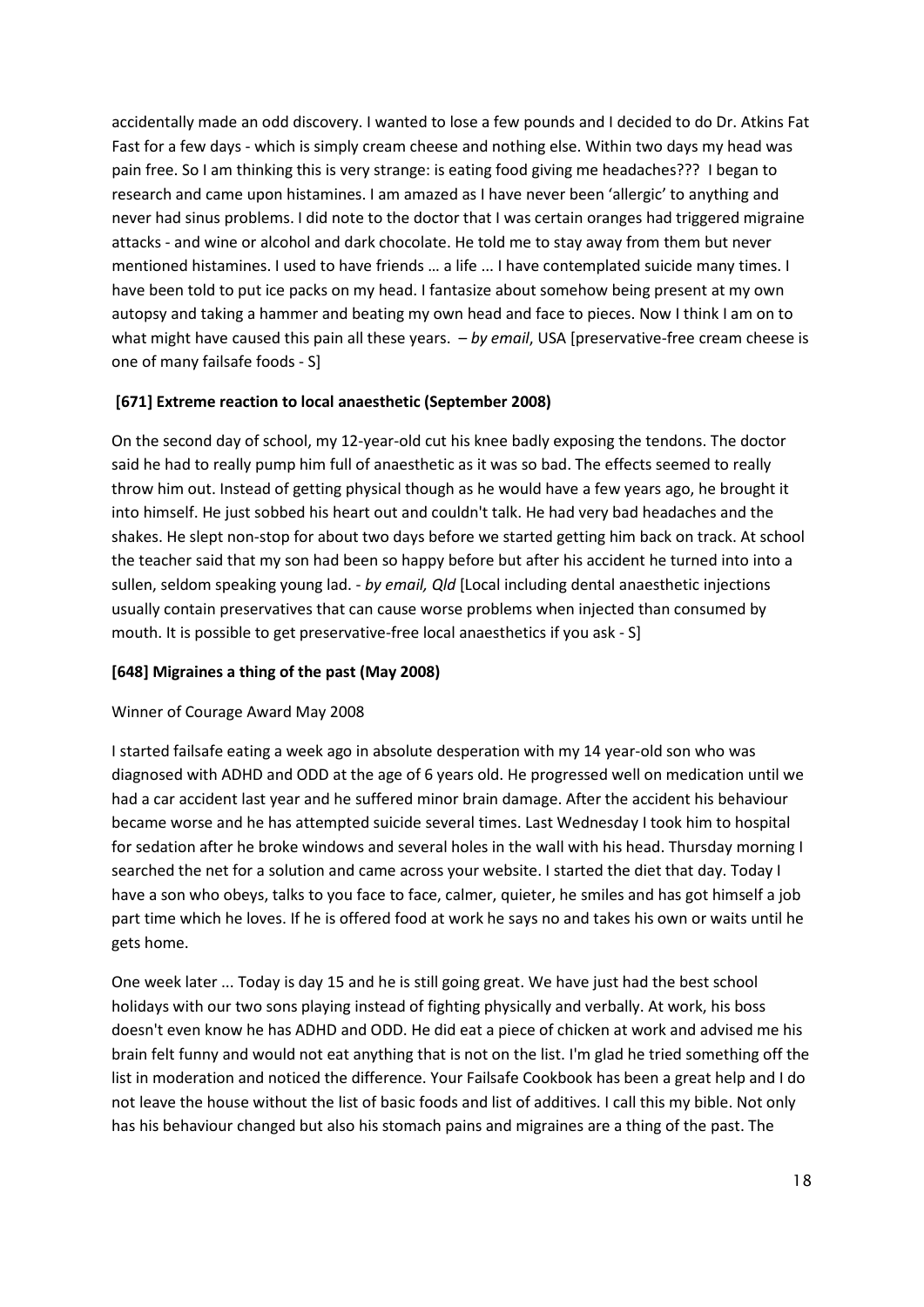television has gone from a volume of 60 to 15. Thank you for your website that changed our lives and made my teenager happier. The difference has been unbelievable. - Janelle, Qld

## **[461] Xmas reaction: I knew there was something wrong (November 2006)**

My story started with an uncontrollable daughter who at 8 years of age was already getting suspended from school and was a horrible bully. The school wrote me a referral to a paediatrician. At the time I thought would only mean having her medicated to control her which I was dead set against.

I have two older boys that were very well behaved so I wanted to find the cause of the problem and not just cover it up with medication. Three days after Christmas 2002 my daughter went off to such a degree that all I could do was hold on to her while she bit, kicked and screamed until she was physically exhausted. That was when I knew there was something seriously wrong so I went to see a child psychologist who fortunately for me recommended your book Fed Up.

Within a month I went from thinking my daughter was destined for jail to thinking what a lovely young girl she is turning into. The results were noticeable that quickly. And from my daughter's point of view she felt better within herself. She was no longer on an emotional roller coaster every day. Because of how she felt on the diet it made it easy to keep her on it. She was feeling a whole lot more in control of herself.

Since cleaning out our cupboards I noticed that my eldest boy no longer suffered migraines and no longer took so long with gut aches on the toilet. So obviously he also was affected by these chemicals but in a different manner than my uncontrollable daughter ... – by email, NT See more at <http://fedup.com.au/factsheets/symptom-factsheets/headaches-and-migraines>

# **[632] Affected by fragrances – 4 reports (February 2008)**

Fragrances have been my bugbear for years, and I find if I go anywhere where there are fragrances, I am usually 'unwell' for 2 - 3 days afterward depending on the length of time of exposure. As a consequence, I try to avoid doing my shopping myself, and also avoid attending church in the hot weather, as this increases the effects of the fragrances in the air. – Merryn, Vic

When I was a child I used to be unreasonably uncomfortable when in the hairdresser, and could not handle being around people with strong deodorant or aftershave or perfume, and I still can't. - Michael (now 25), NSW

I always get a rash from perfumes but never suspected that perfume could be the cause of my headaches too, until I read your website. - Marilyn, Qld

I read in your newsletter about a mum who has trouble with her kids when she enters shops and toilets – in the past I have bought various 'Impulse' type body sprays, and within a few minutes I feel anxious and very touchy. – Michelle, by email

# **[611] 160b: Migraine, headbanging and violence from annatto 160b (February 2008)**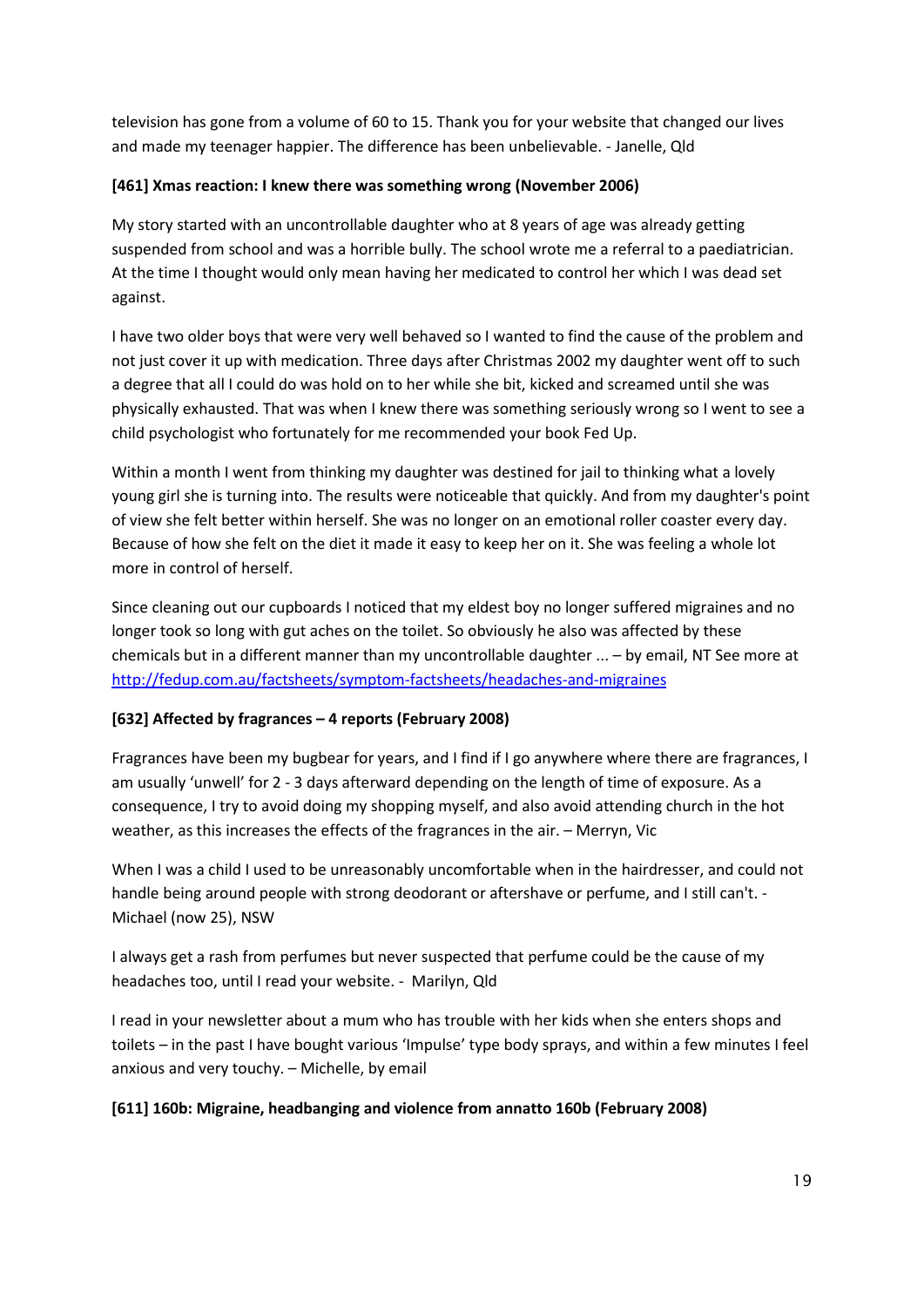Through the elimination diet and challenges we found out that annatto 160b causes a severe reaction in our 7 year old daughter. Symptoms include migraine, loss of fine motor control, head banging, violence and aggression, screaming and yelling, loss of rational thought and temporary memory loss, beginning 24 hours after ingestion and gradually diminishing over two weeks. Luckily for us (and by chance) I seldom purchased products containing annatto prior to the challenge, I shudder to think where we would have ended up if she had been consuming annatto regularly all her life. – reader, Qld

## **[613] 'Normal child' with bruises, growing pains, headaches (February 2008)**

Our older daughter was well within the scope of a 'normal' child before the elimination diet. The only reason she did it was because the whole family did it to support her sister. We would never have sorted out why she was always covered in bruises, got such growing pains and frequent headaches, why she was always restless and talked loud and why she was so skinny. All these disappeared on the diet. Thanks to our dietitian we found she is, among others, intolerant to gluten. – by email, Qld

#### **[592] Grandparents notice temperament change after 28 years of marriage (November 2007)**

My husband and I are doing the diet to support our grandsons. As a spin off, my headaches which I blamed on shift work and lack of sleep have disappeared except two times when we didn't have the boys and ate Chinese or Thai, both times I woke through the night with a raging headache. My husband who has been short tempered through our 28 years of marriage, has had a change in temperament/ behaviour, for the better. - by email, NSW

# **[565] One-liners (May 2007)**

• We just had our Tu Beshvat holiday (New Year of the Trees), ate a good bit of dried fruit, and guess what? - more headaches, asthmatic spasms, gut in an uproar, and the boys nervier – by email.

# **[564] 635: "An attack of 635": anxiety, racing heart, headaches, rash (May 2007) SHARED COURAGE AWARD STORY FOR MAY 2007 NEWSLETTER**

I was suffering with what the doctor said was normal for my age 39, higher blood pressure, heart palpitations, not able to sleep on my left hand side, rash around my groin and armpits that I couldn't get rid of, weekly headaches and to top it of waking up at 2-3am every morning with a anxiety attack.

I was attending a anxiety meeting every week and seeing a psychologist but the problem was that I couldn't identify with any of the other people that came to the anxiety meeting. It seemed all of their complaints of the 100 or so different people that came to the meeting related to cyclic thought process that brought on the anxiety and kept them in that loop. I on the other hand felt a little on edge but was very relaxed about life. I delved into unresolved tensions with my psychologist but still no relief. Yoga and relaxation exercises seemed to help but what it truly did was let me watch my body go through the symptoms while I watched it happen in the third person. Because my symptoms didn't fit the norm I refused to take any form of medication. I felt it was stupid to compound the problem until I knew what was causing it.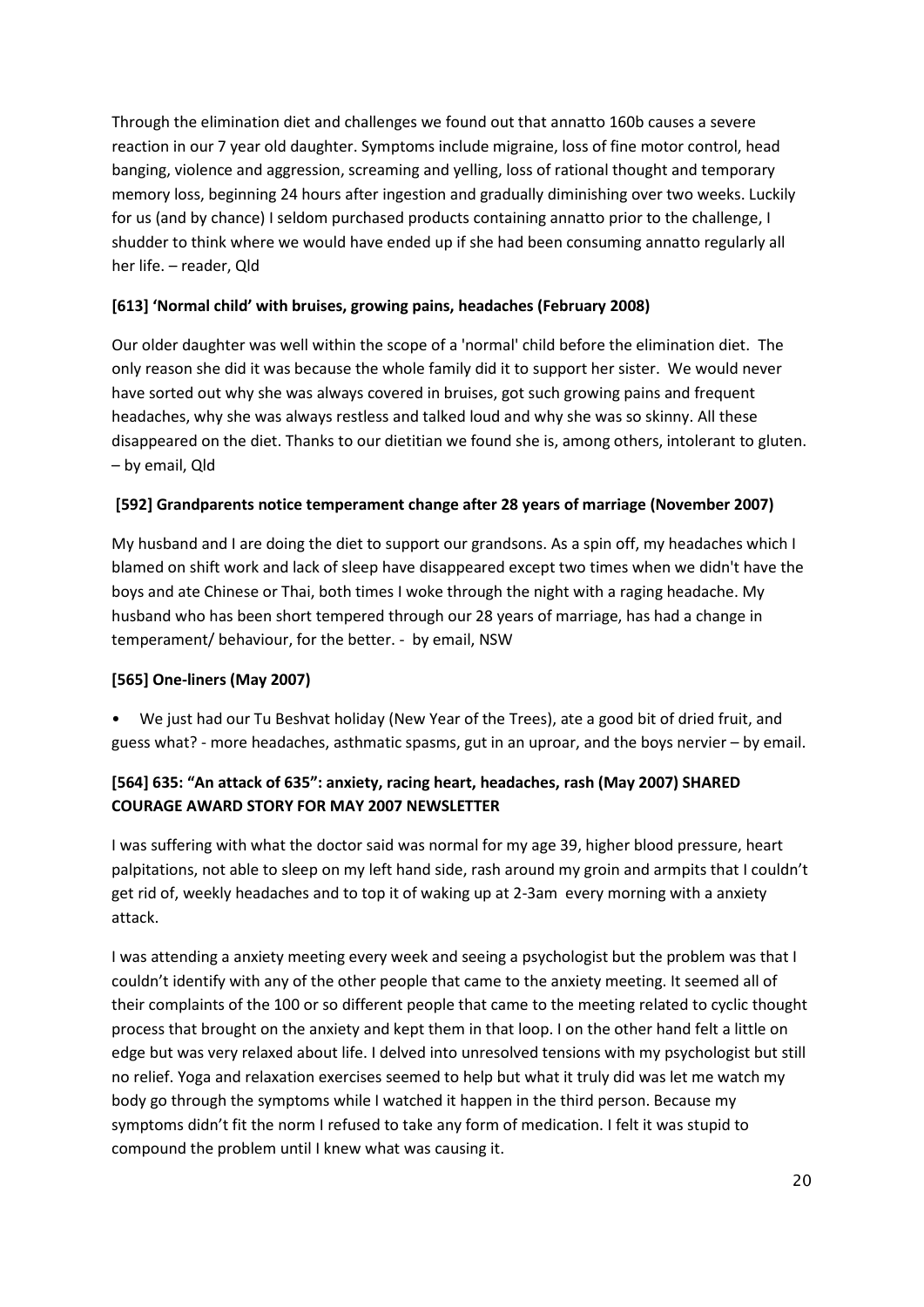Finally I had yet again another anxiety attack. This time it was unbearable and my heart went over the 199 bpm that my machine could measure. I tried everything to relax but my system went into overdrive. My mother came around and my wife was there to help. I am amazingly good at relaxing my body but nothing seemed to help. I called nurse on call and they called an ambulance immediately upon hearing my symptoms. The ambulance arrived and went through the routine of checking me over and in the time they were there my body stabilised to around 100bpm. They gave me the option of going to hospital and waiting in the waiting room for 4-6 hours or stay at home and try and get over it. I took the wait at home option. The interesting thing from all of that is the male ambulance officer who leaned against the door frame for the whole time they were there said "gee you look like my wife does when she has a attack of 635" I thought he was full of it and ignored him at the time. I felt like I had run a marathon.

The following day I looked up 635 on the internet and noticed the rash and the headaches that I had were the same but nothing else rang a bell. Having nothing else to go on I looked into what had 635 in it as an ingredient. I was amazed to find my pies, pasties from the local bakery had beef booster and hence 635 + 621 that was Monday nights explained then a lot of chips + crackers that I had for lunch - even ones from the health food section of my local supermarket that state quite clearly on the packaging that 635 is not 621 and therefore is not bad for you. What a laugh! I must stress I had no belief that 635 was the cause of anything but my rash and headaches. I have not changed my lifestyle in any way except for removing 635 + 621 from my diet and only very recently removed 282. But a key interesting note is the 12 hour delay from eating the food to the full blown symptoms. I still eat selected junk food, I still exercise the same amount, I have even more pressure at work and I still get broken sleep from my now 2 year old.

When I would go to my doctor, her face would drop in that "not you again look" she would listen to me with bored expression and write in her notes, anxiety related. Please also note that my doctor since then acknowledged she has absolutely no knowledge of food intolerance re 635 – 621 and their symptoms. How are you expected to be helped if they are blind to these issues? The way I wish to truly express myself as to how I feel re their mainstream blindness is limited by my overriding desire to keep this letter polite. I have not read anywhere a person with my exact same experiences but I know it is simple. I have stopped eating 635 + 621 and I am back to how I remember the way I used to be.

From that week….

My multiple rashes of many years cleared up completely!

Not one single headache!

I have not had a single heart palpitation!

Not one single anxiety attack!

No hand or body tremors!

No racing heart!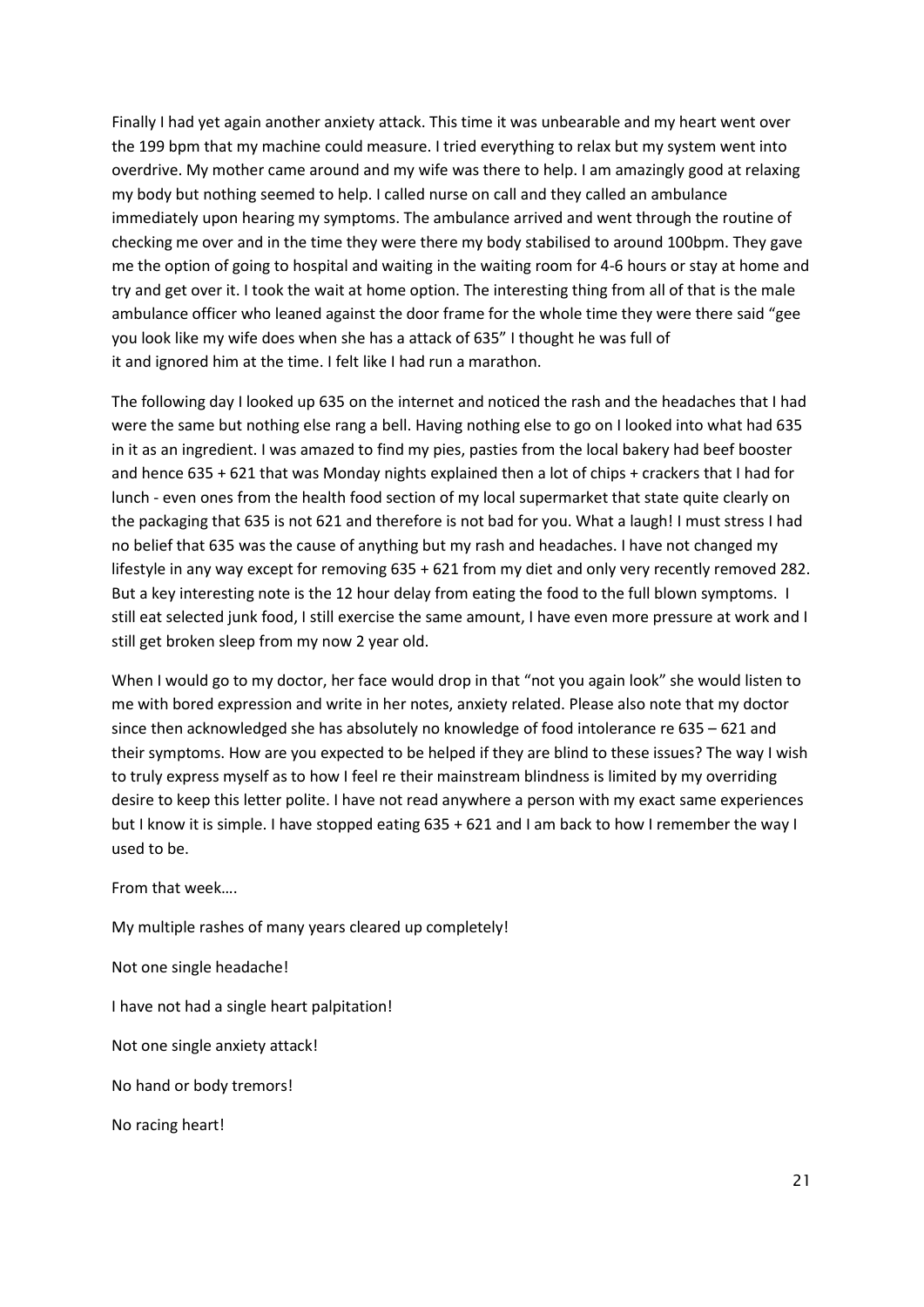#### No feeling of tension!

The only exception to this was when I went to a mothers' group party and ate some salt and vinegar chips laced with 621 + 635. I had a bad night sleep that night. I checked the chips at the supermarket the following day and found the suspect ingredients. I will not eat any food that I cannot check the ingredients. Hungry Jacks will not return my calls to tell me what foods have 635 in, and Nandos will not return my calls as well. It is of interesting note that the American version of Hungry Jacks (Burger King) + KFC list their ingredients but the similar Australian version of the web sites have the ingredients list missing. I FEEL LIKE A NEW MAN – Wayne, by email

## **[559] 'Ultra-healthy' diet led to asthma and debilitating health issues (May 2007)**

My mother and I have known for years that we are allergic to aspirin. We both react with ringing in the ears, nausea, vertigo, lethargy, and I even lost consciousness once. I avoid salicylates in cosmetics and toiletries at all costs, but my health has steadily declined (I am 24). My mother and I both have had doctors mystified for years with strange and debilitating health issues. They told my mother oh you have lupus, no you don't, yes you do, no ... so on and so on. Now they have decided that we both have fibromyalgia. None of my doctors have ever mentioned that salicylates are in foods. After coming across this information I realised that almost every diet change recommended to me by the doctors has caused my salicylate intake to be astronomical. It's no wonder I've been in and out of emergency rooms.

Everyone made fun of me calling me a "health nut" because of the supposedly ultra-healthy diet I was on. I was trying to follow the USDA guidelines and eating lots of fruits and vegetables - especially citrus, broccoli, and spinach. The heart healthy recommendations include lots of processed tomato products and using as many different herbs as possible (to give flavor instead of salt). I also was trying to eat as many "naturally sweetened" things as possible. I was eating a lot of fresh oat granola, but it was loaded with honey, almonds, and pretty much anything that comes up high in the sals. I also was using olive oil for cooking, salad dressing, and with herbs instead of butter on bread.

It's no wonder that I was getting worse. I was having so many migraines that I only had about two days a month that I could function without excruciating pain in my head, I had chronic tendonitis, chronic fatigue, if I ever did get to sleep I felt more tired when I woke up than before I slept and I was still gaining weight. Now that I am on the right track I have only had two migraines in two months, and I have only had a tendon problem one day. I was diagnosed with adult onset asthma and was using an inhaler every day and now I only have to use it when I get exposed to salicylates. My mother and I have both been improving so drastically that everyone is asking us what is going on. – from the USA

# **[522] 635: Poisoned by a Coles hot chicken (January 2006)**

I have just been "poisoned" by a Coles Hot chicken. After eating it for lunch and dinner I got a terrible migraine with vomiting and nausea. The migraine was terrible and lasted for 5 days. I read the bag and found that it had it had at least 4 lots of flavour enhancers in it, including the stuffing, marinade and seasoning. Just another thing I can't eat out in case it came from Coles. Also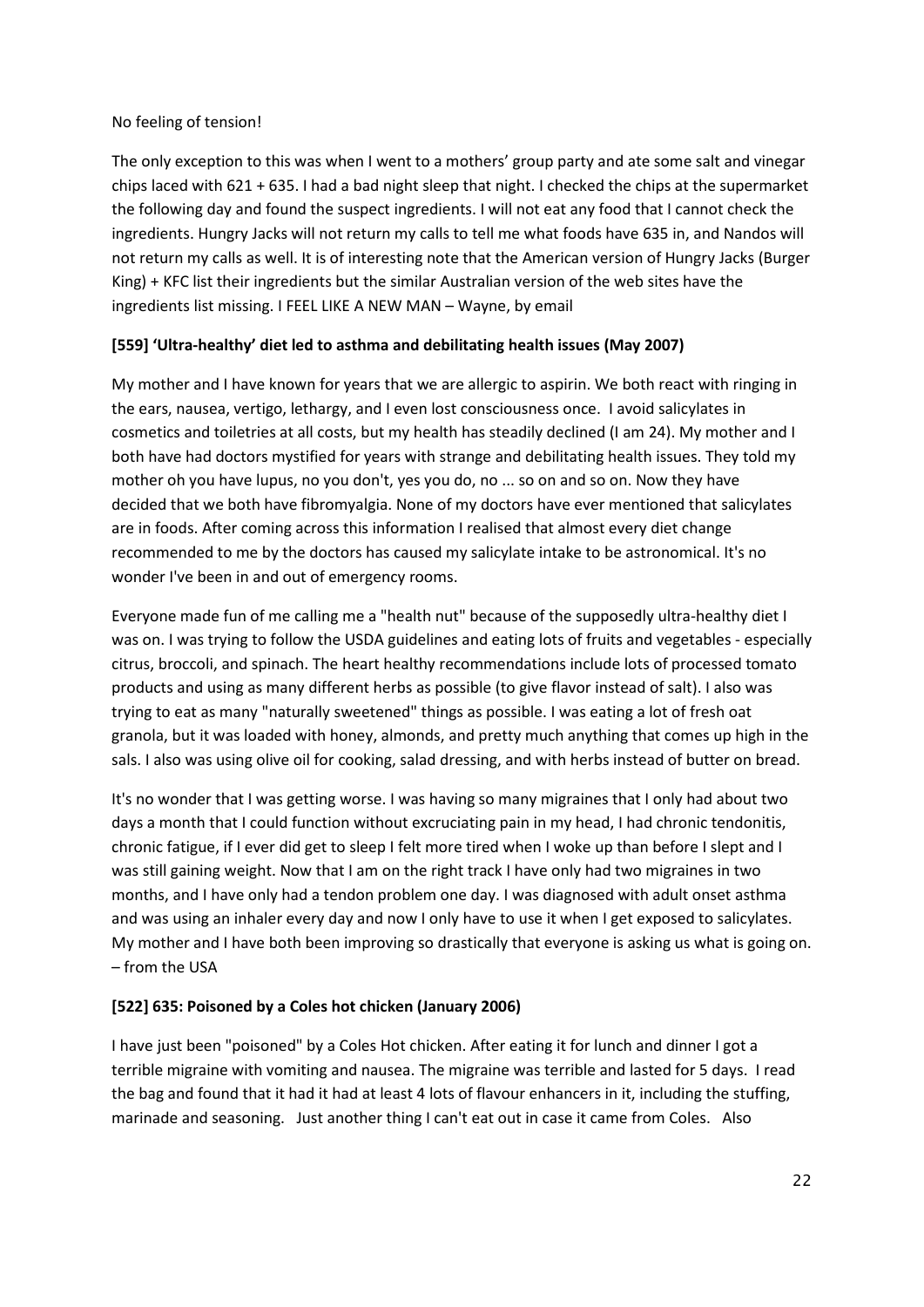Devondale now has flavour enhancer in their soft spread. Of course I wouldn't buy it but who knows what you get when you buy a sandwich out. Where will it end? Everyone is trying to poison me.

I was very angry at the time (and still am) that some people can poison my food and not care that I'm extremely sick and lose 5 days out of my life having to cancel all arrangements etc. I wrote to Coles …(and) Safeway…(and) Devondale… I will purposely avoid all their products. I also spoke to KFC and found there is nothing I can eat there except a dinner roll as everything has flavour enhancer in it. It is so difficult now going out to people homes or functions where you get served chicken and feel it's rude to ask where they bought it from but too scared to eat it. With the Devondale spread it's even worse; it could end up in cakes, scones, sandwiches from anywhere.

Now I have to ask "What brand of butter do you use in your cakes, sandwich etc" before I buy it or eat it. Life is getter harder with these additives. The food must be pretty tasteless if they have to use enhancers all the time. – Wendy.

## **[492] 635: Vomiting for up to 4 days (January 2006)**

I have suffered terribly from this additive for a few years now becoming extremely ill whenever I eat anything that contains 635. I have to be so careful what I eat as I become extremely ill where I have to spend 5 to 7 days in bed, with very severe headaches, where even the strongest painkiller gives no relief. Then there is the vomiting for up to 4 days, where I cannot even keep a sip of water down. I would imagine food poisoning would be similar to what I go through. I often feel like I could die, or if not, I almost wish that I could, as I feel so ill and the pain in my head is so severe. It is not always possible to know what I am eating, as some things are not clearly marked, and restaurants do not tell you the truth either, as they are just not aware of how ill a person with this allergy can get.

So, I am fighting a losing battle where I can eat less and less these days, which is becoming very frustrating! I hope you can continue to publicise this problem to make these manufacturers aware of how much many people are suffering. What was wrong with foods before all these additives? Why can't we get back to the basics? I hope this clarifies it a bit more for you, and hope that someday, someone can do something to stop companies from "poisoning" half the population. Because believe me, when you suffer from this only once a month, it does ruin your life – Trudy by email.

#### **[479] 635: Domino's pizza (January 2006)**

What can we do about this?? We had Dominos pizza last night - a rarity for us. My husband had quite a reaction (itchy, headache, swelling in the mouth, muscle aches, sore chest, chest pains) and when I phoned to enquire about the ingredients they were very defensive and apprehensive about giving me a full list. I was finally advised after much frustration on my part that the olive tapenade has 635 in it (this is after he said it 'pretty much' only has olives in it). I had a mild reaction as well (itchy face, swollen mouth, itchy eyes, pain in chest).

Why don't they have to advise people that it has this nasty additive in it? A FULL ingredient listing should be provided or someone (some food authority) should make people aware that this can happen. It should be law, as I understand the consequences can be quite serious and even life threatening. My husband didn't get to sleep until well after 2am – even though the pizza was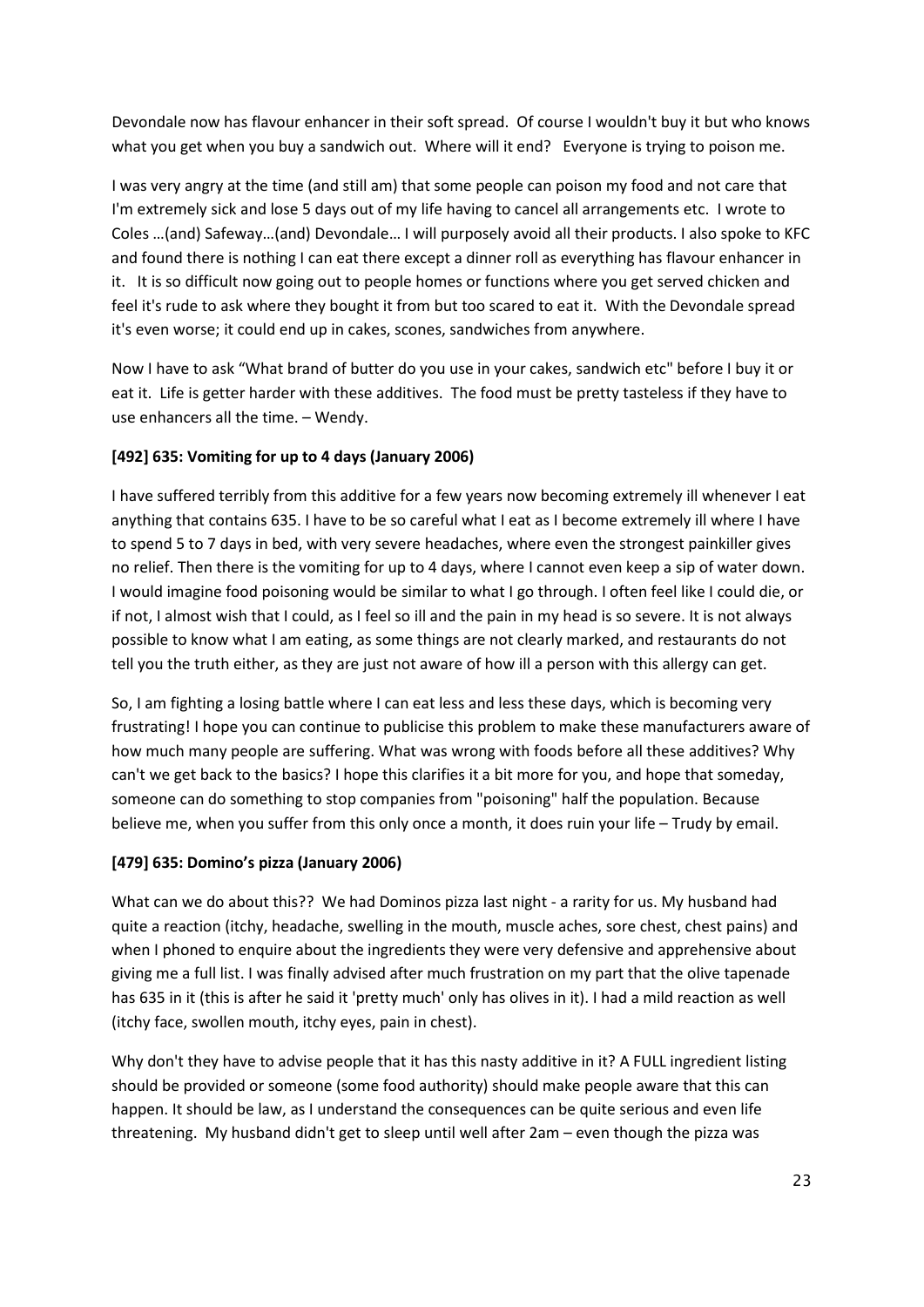consumed at around 7pm. The scary thing is that I have allowed my children to have some pizza but thankfully they both declined last night. I know the onus should be on the individual to be aware of what they are eating, and hey, we all know junk food isn't good for us, but every now and then it's nice to not have to cook dinner.

We've had a radical think about fast food as well as processed food and will now just make the effort to make dinner ourselves no matter what – even if we don't feel like cooking! - sincerely annoyed Rachael by email.

(later) I did forward a copy to FSANZ (for what good it will do). And I will forward a copy to Dominos as well. I've got extremely itchy hands today and my face is getting itchier and more sensitive as the day goes on - it's also a bit puffy and I'm sneezing lots.

#### **[461] Son's migraines caused by same chemicals daughter's behaviour (November 2006)**

My story started with an uncontrollable daughter who at 8 years of age was already getting suspended from school and was a horrible bully. The school wrote me a referral to a paediatrician. At the time I thought would only mean having her medicated to control her which I was dead set against.

I have two older boys that were very well behaved so I wanted to find the cause of the problem and not just cover it up with medication. Three days after Christmas 2002 my daughter went off to such a degree that all I could do was hold on to her while she bit, kicked and screamed until she was physically exhausted. That was when I knew there was something seriously wrong so I went to see a child psychologist who fortunately for me recommended your book Fed Up.

Within a month I went from thinking my daughter was destined for jail to thinking what a lovely young girl she is turning into. The results were noticeable that quickly. And from my daughter's point of view she felt better within herself. She was no longer on an emotional roller coaster every day. Because of how she felt on the diet it made it easy to keep her on it. She was feeling a whole lot more in control of herself.

Since cleaning out our cupboards I noticed that my eldest boy no longer suffered migraines and no longer took so long with gut aches on the toilet. So obviously he also was affected by these chemicals but in a different manner than my uncontrollable daughter … – by email, NT

# **[447] 'Fear of the dark' really a food reaction (August 2006)**

We started the diet nearly a year ago for my son, a sweet 5 year old who would become an aggressive, extremely hyperactive and an emotional monster nearly every day. I saw you on A Current Affair and after taking muesli bars and sultanas (which I had thought were healthy) out of his diet I noticed most of his aggressive behaviour disappear.

After that we started the full diet and not only did our son become an angel, we noticed that our daughter was a very strong amine reactor, becoming uncontrollably emotional, depressed and 'full on', as well as having frequent nightmares and bedwetting. Unfortunately since we have moved 2 months ago our son has gone backwards fast, I now think as a result of amines in meat from new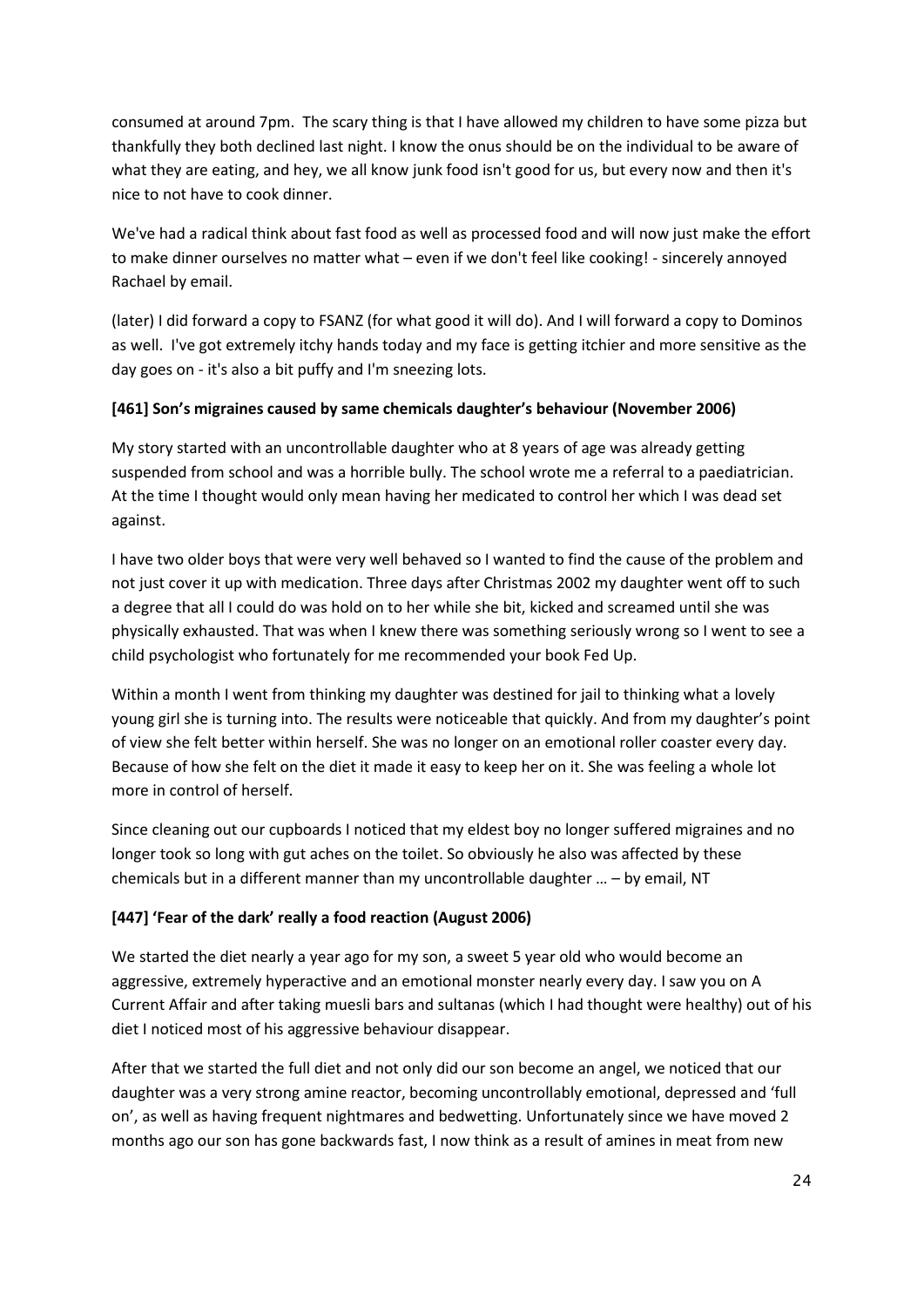butchers. It is so upsetting to see all the progress disappear, and he has had HUGE problems at school this term. I have traveled back to our old butchers to stock up on meat and am started to see some improvement after one week.

The biggest shock for me however, was when I recently discovered I was a food reactor!! I was a junk food addict and would eat about 5kg of chocolate a week. I can't believe now I had so many symptoms, and I never even put them together as symptoms, let alone found the source of the problem! I was getting migraines, I constantly had a headache behind my eyes, I felt very faint and disoriented, had stomach pains that felt like needles - usually after eating lollies, and I was always bloated - something which really upset me.

The weirdest thing to attribute to food however was my extreme 'fear of the dark' as I called it. I would be terribly scared of the dark, I would think that my mind thought it could see little people and things out of the corner of my eye, even though I knew they weren't there, I would open my eyes every 10 seconds while trying to get to sleep, just to check if there were monsters or robbers there, and every time I closed my eyes all I could picture in my head was horrible things that would scare me. I was a bit worried I was starting to go crazy, then I stopped eating chocolate and didn't even notice all these symptoms disappeared.

It wasn't until I splurged on a whole chocolate cake over two nights that I discovered what had caused these problems. After eating the cake I was completely on edge. I couldn't sit down for ten seconds without turning around to make sure there were no monsters or robbers behind me. Eventually I had to sit with my back to the wall so I wouldn't think there were things behind me. That was the last time I ate chocolate, and the thought of ever eating it again scares me! – by email.

#### **[442] Thoughts from a 12 year old failsafer (August 2006)**

I have been on the diet for nearly 4 years. It has helped me a lot because when I was eight I was really naughty such as screaming all the time and hitting people and hitting my head on the wall. It felt so bad but now I am on the diet I feel so much better - I don't get headaches or pains in my side and feel sick in the stomach all the time. When I first found out about the diet and Learning Connections explained why I was acting and feeling the way I did I was so happy - happy that it wasn't me that was naughty or bad inside - it was the food I was eating. I can't eat takeaways now but I don't mind because my mum cooks nuggets and chips. I used to be sad that I couldn't eat my favourite fruit but I am used to it now. I haven't been able to eat lollies that other people can eat but mum cooks me lollies ... (mum does the smashi lollies ...no longer trading unfortunately) – from Qld

#### **[439] "Migraines due to amines including fish oil" (August 2006)**

My daughter has had migraines since she was about three years old. We had no idea what they were for several years. She usually gets a fever with her migraines and because of the fever the doctor would always put it down to 'a virus', prescribing painkillers. I would often give her panadol for four days straight just to keep the headaches at bay. She goes limp and listless, her eyes droop, she lies there and sleeps for hours until the panadol wears off and then the pain and fever return. Most times she will scream and cry at me grabbing her forehead, pleading with me to take the pain away. "Mummmy Mummy my heads hurts, please stop it."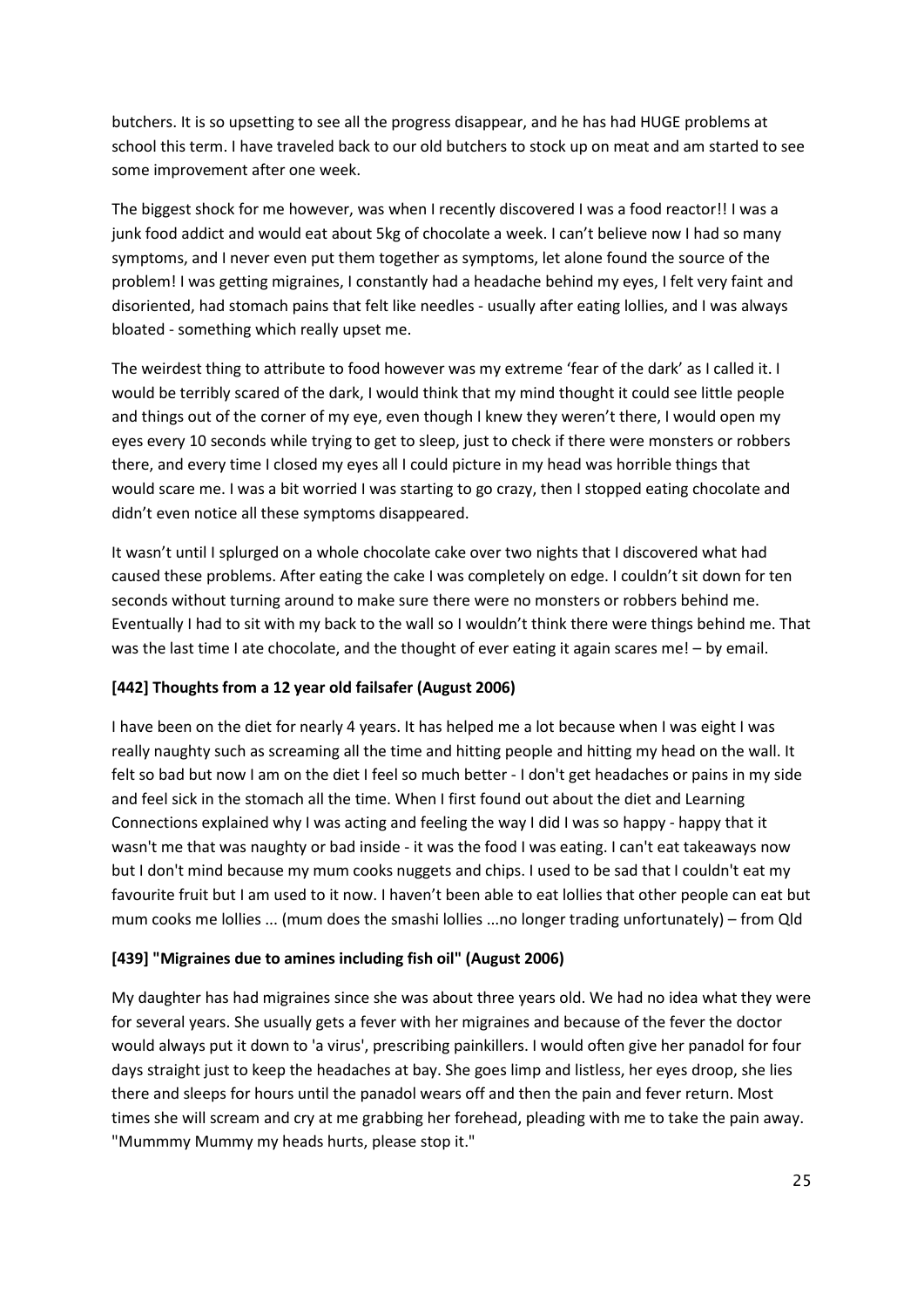A year after she started getting the migraines, we were referred to a paediatrician who could find no medical reason for them. He thought it may have been an attention grabber or perhaps the start of a cold. He was at a loss too. He asked me to diarise her migraines. The migraines continued on and off with no regular pattern that I could work out. Once a week, then maybe another in 6 weeks times, then two months. It varied greatly.

Two years later we started taking a fish oil supplement (not the same brand as the one mentioned in [440], [441]). The migraines became more frequent and she started throwing up with them. She would go to sleep with a migraine, wake at 3 am and throw up in bed. This time her paediatrician ordered a CAT scan which was clear. He offered my 6 year old a daily dose of Betablockers or a trial using Riboflavins. He also suggested diet manipulation ... Guess which one we chose? ...

On the second day of the amine challenge, my daughter got a migraine, fever, droopy eyes and became listless. School rang and asked me to collect her, again. She stayed unwell for several days with the headache. Since the end of the amine challenge three months ago we haven't had one migraine! So, no more amines for my daughter. It turns out that the fish oil supplement has amines in it which is why her migraines would have become so frequent and regular. I was giving her six capsules per day for three months as per instructions. - mother of a seven year-old

## **[437] Amines and eczema (August 2006)**

I am now 46, and have lived for most of those years with dreadful eczema all over my body, sometimes much worse than others. I went to many skin specialists, all who told me that diet was not linked, not to scratch, bathe in the sea when possible, not to use harsh soaps and apply cortisone creams. My eczema never got any better. I started the elimination diet a few years ago with my daughter, who suffers migraines, and not only did her headaches decrease, but my eczema also faded to almost nothing! Amines were the trigger for her migraines, and with keeping off amine rich foods in our house, I have not had any eczema problems since, and I no longer need to apply creams to any parts of my body. What a relief!

# **[430] 635: "hive/welt rash and …swelling in the throat and breathing difficulties" (September 2002)**

"I realise that Jake is very sensitive more than most, but he also had a very severe reaction to 635…He broke out in a hive/welt rash and also had swelling in the throat and breathing difficulties. The doctor gave him an injection which helped, but the redness was there for days along with headaches. And I also react…I also get welts the size of plates and severe headaches for days where I can't move." (Sydney)

#### **[383] 160b: "banging his head against a brick wall" (January 2006)**

My son used to bang his head when he was little. He's 12 now and we are doing the diet for his behaviour. After the annatto challenge he started banging his head against a brick wall for about half an hour. When he stopped he told us that he had a headache so bad that banging his head seemed to be the only way to make it feel better. - Australia

#### **[376] One liners (July 2005)**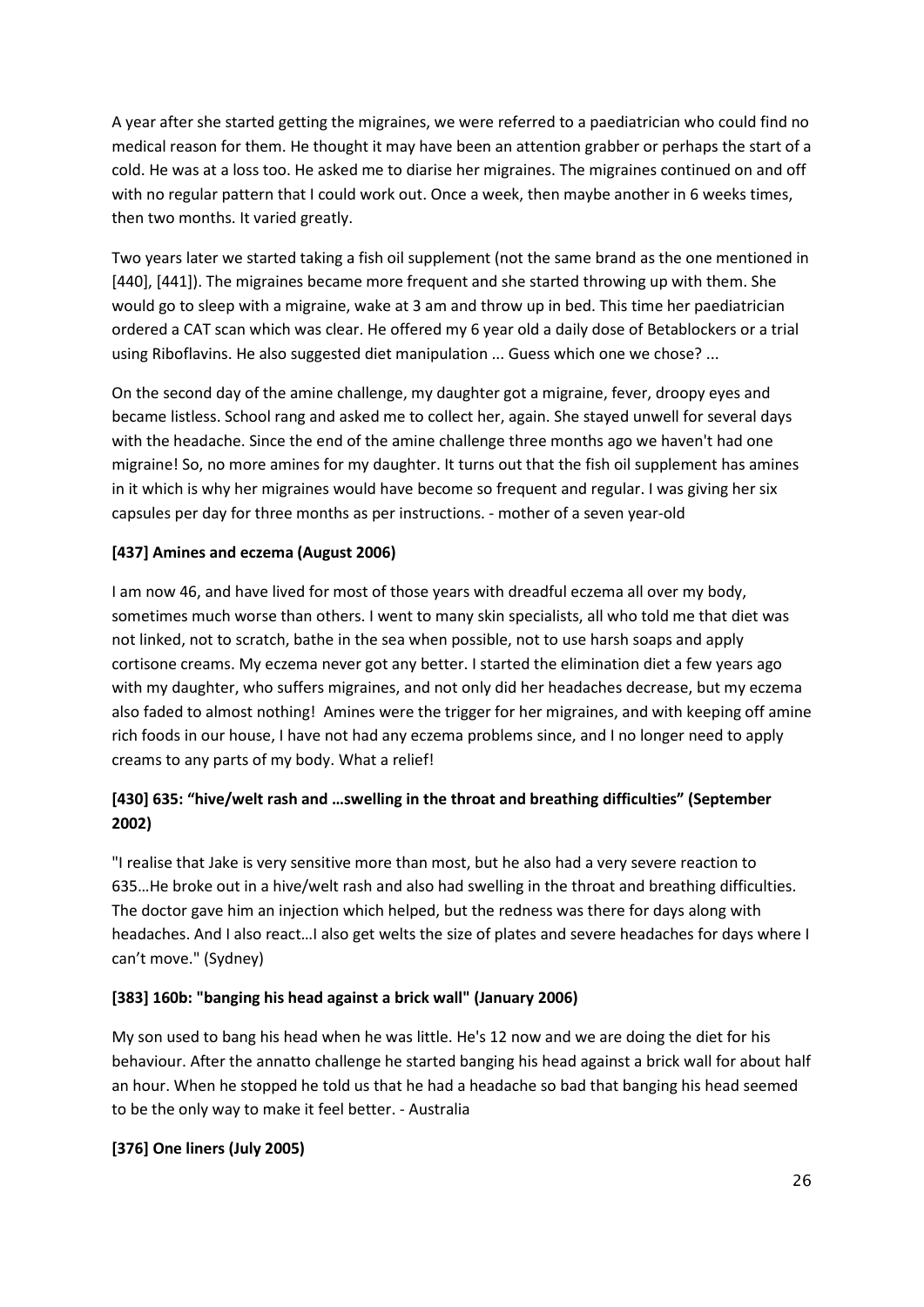We have been on the failsafe diet for nearly three and have had excellent results for the whole family - I have had no pre-menstrual migraines, my 18 month old's eczema all but disappeared and my three year old's behaviour has changed dramatically.

## **[287] Dental fillings and migraines (September 2003)**

My mother was advised to have all her teeth out because her fillings might be causing her migraines. She doesn't get migraines any more, but I'm not convinced that fillings were the cause. She is eating a lot less salicylates because she avoids tomatoes (the skins get stuck in her false teeth), strawberries (seeds likewise) and apples (too difficult to bite). - by email

## **[264] Migraines from MSG (June 2003)**

I am a chronic migraine sufferer. MSG is one of the big ones for me (triggers migraines and rash) and almost every major food company feels a need to use this in their products - Maggi is the main offender with others, eg Trident, not lagging too far behind. Why are these in our food if they are harmful? - John, by email

## **[204] 282: "282 one of main triggers for migraine" (September 2002)**

I am very interested in your research re calcium propionate. I thought that it may be of interest to you that as a migraine sufferer, I have found that 282 is one of my main triggers for a migraine attack. I have them very infrequently but very severely. By keeping a food diary I have been virtually able to avoid them. Calcium propionate has been off my list for at least five years. Thanks for drawing the attention of the world to the effects of this preservative. - by email

# **[169] "I didn't think I could do without" (September 2002)**

I'm starting to get on top of this diet but it has taken ages because I've only just got around to eliminating the things I didn't think I could do without - like a cup of tea with breakfast. Sometimes you just can't believe something that feels so good, so right, can be so bad - but I seem to react (with migraines) to both salicylates and amines. I also react to milk - not incredibly sensitive, but more than about half a cup and I'm gone - and it took me quite a long time to admit that. - email, NSW

# **[138] 282: Low energy, headaches from bread preservative 282 (December 2001)**

Avoiding the bread preservatives (280s) seems to be helping me with new energy levels and lack of headaches. ... reader, NSW

#### **[115] Depression etc (August 2001)**

For the past 15 years I have been unable to eat wheat, preservatives or MSG - or suffer the consequences if I do. A life spent suffering headaches, depression, lethargy and other sundry aches and pains is no alternative to avoiding the wrong foods and being able to live life to the full! - by email

#### **[018] Additives and food pollution (August 1999)**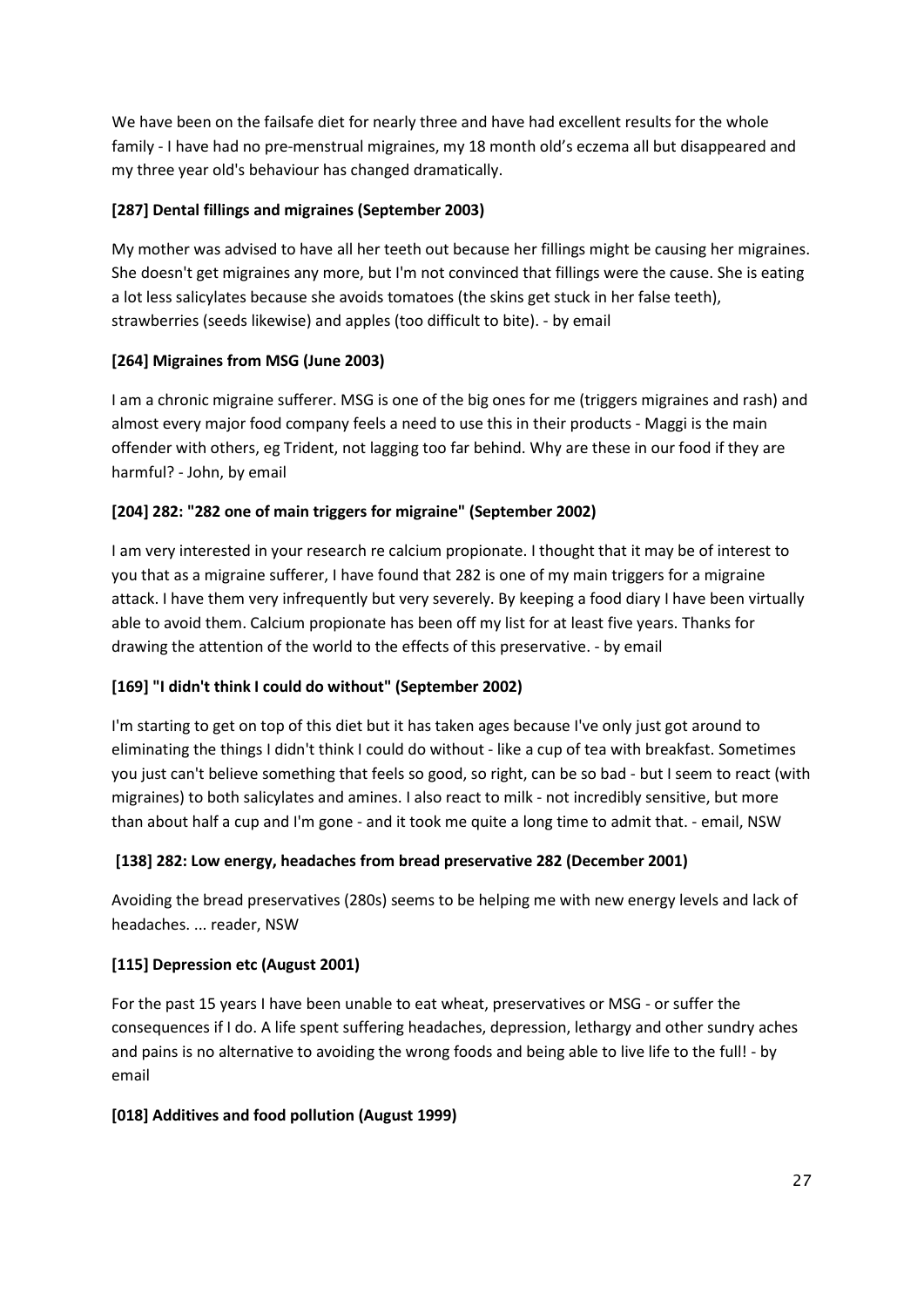Sue, I finally got around to looking at your web page and decided to tell you my story although I imagine this sort of thing is all too familiar to you by now.

I am a middle aged male employed in a professional capacity. I have a family. For at least 25 years of my life I suffered migraine headaches. I saw doctors and specialists, I had CAT scans and no physical causes were found. In 1982 I was advised by a specialist to take large doses of aspirin together with ergotamine. I hated ergotamine. I had headaches at least every second day for many years. I took aspirin at rates of up to 2 dozen 300mg tabs a week. At one stage my doctor said I had "mild neutropenia". In the 1990s I took sumatriptin tablets (Imigran) which worked about as well as anything but were very expensive.

In 1995 ... I [found out about food intolerance]. I was ready to try anything and commenced the Elimination Diet. I had a continuous migraine for 6 days but stuck to it. I then started to improve dramatically. I have not taken an aspirin since. I take the occasional Panadol (maybe once a month on average) and this is almost always related to a dietary excursion (usually beer.)

Despite reading all the stuff about how I would improve and be able to reintroduce some foods I have stuck to the elimination diet. I have no wish to undertake challenges and no wish to start eating strongly flavoured but poisonous foods again ... I have learned to appreciate the food I eat and find a lot of enjoyment in subtle flavours.

Now the second part of this message. The more I read about food intolerance the more concerned I am getting. When I read your letter contained in Ministers.html my reaction is one of EXTREME ANGER. How can ANZFA possibly even consider softening of labelling regulations. I have been caught myself by ingredients lists that appear innocuous except for the word flavours or possibly oils with undisclosed antioxidants.

I have never written to a newspaper, never written to a politician and never even spoken to one on a serious matter except through work. However, I now feel very strongly that there must be changes made to stop food pollution.

How can a society where people will chain themselves to construction equipment to stop mining of toxic materials blithely tolerate the addition of things like BHA, BHT and TBHQ to the very food we eat. Sorry, there is no point preaching to the converted.

The point is I would like to HELP ... Of course I am very busy, but I am becoming very passionate about food intolerance issues as I read more and more. Please let me know what I can do.

[Many thanks to the writer of this letter and others like it. See 'FAILSAFE #11 (out soon) for suggestions about how you can help! ... Sue]

# **[012] Can a vegetable garden really be so bad? Read the two-part story from this family of five (May 1999)**

**Part 1**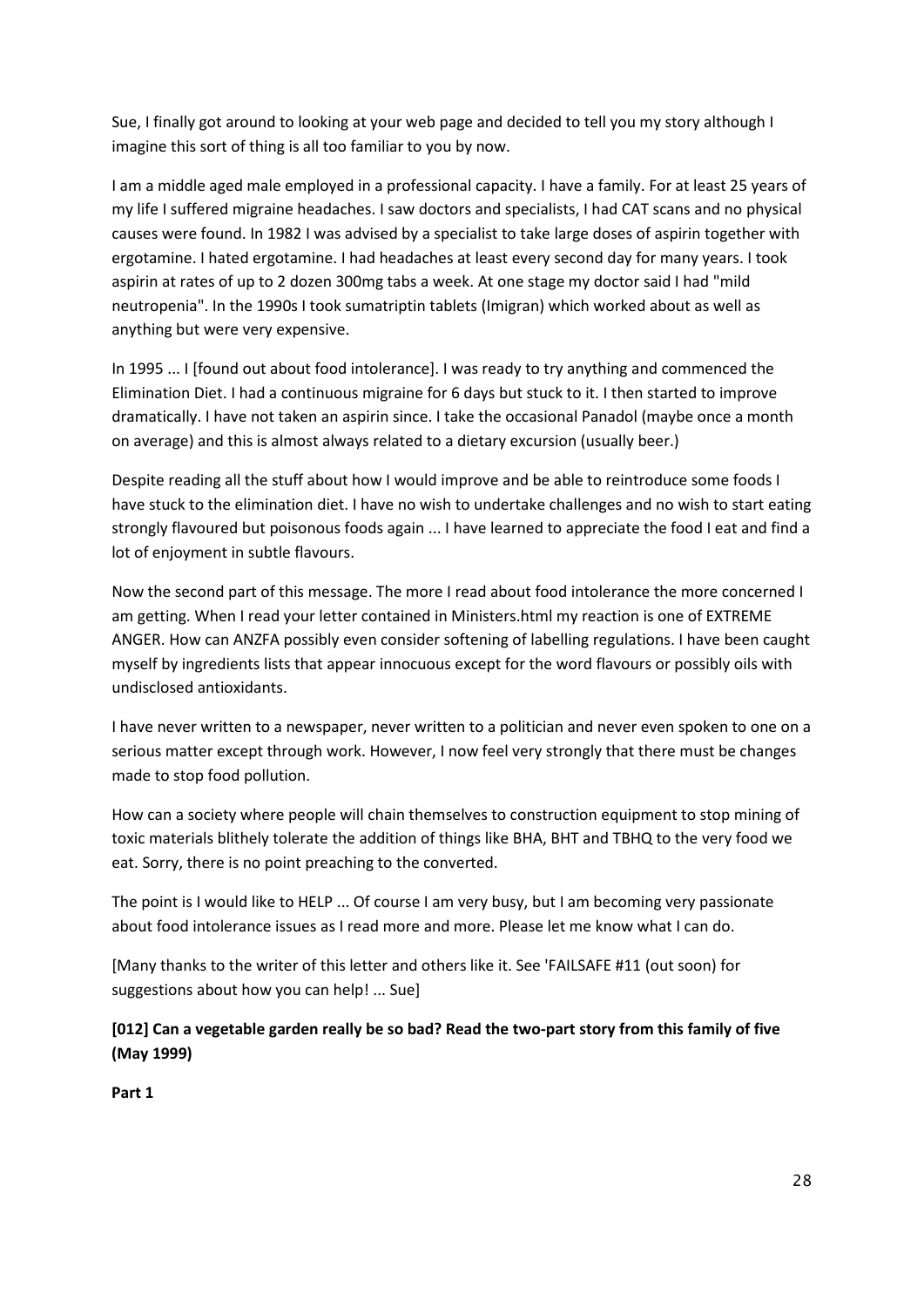We are finding it difficult to start on the diet properly. Our vegetable garden at the moment is rewarding us for months of hard work by producing large amounts of tomatoes, sweet corn, strawberries and silver beet, it is very hard to pass all these up.

However, when we eliminated all additives - which wasn't many as we have always tried to avoid these anyway - our three-year-old started sleeping through the night every night for the first time after only two days without two glasses of cordial each day. People said he is just growing up, but when he had commercial bread two days in a row for lunch (we usually bake our own) he woke up in the night on those two days only.

My own experience has been really great. I have suffered from migraines which last for two days every week for years. After five weeks of no additives and no foods high in amines I had not had a single migraine and felt wonderful. Then last week a friend gave us some home cured and dried beef, I couldn't resist. Guess what, a migraine the next day. I am going back on the diet straightaway.

Our 13 year old daughter suffers from asthma and headaches and was becoming what we thought must be normal at her age (withdrawn and sullen). Now she is hooked on the diet. No asthma, no headaches - she feels great and her general attitude to life in general has improved. My husband thought that sitting in front of a computer all day was giving him headaches every afternoon but has now made a connection between his headaches and chilli sauce on his sandwiches and the orange he was eating for lunch.

Our 11 year old son was actually the one we decided to do the diet for. He was extremely disruptive at school, could not concentrate or complete tasks and found it difficult to maintain friendships because he had a very volatile temper in the playground to the extent of injuring other children by throwing bricks, rocks and sticks. If he considered something was unfair he would destroy any cubby houses that the others had constructed. At other times he was a complete angel and couldn't do enough to help others. He is also the hardest one in the family to keep on the diet. He doesn't see his behaviour as his problem, it is always someone else's fault. He was going really well for a week or so then suddenly had an outburst one afternoon at school that his teacher, who is very understanding, could not account for. Later that night when he calmed down it came out that he had swapped sandwiches with a boy who had anchovies on his lunch.

#### **Part 2 (two weeks later)**

I've decided that I don't care how much our garden is producing after having two migraines following tomatoes for dinner one night and silver beet another. Both these left me feeling unwell and nauseous for 4 days.

This was also time for a breakthrough with our 11 year old son who also suffered from similar symptoms - as well as behavioural - for a few days after eating the silver beet. He is now aware that there is a connection with the food he eats.